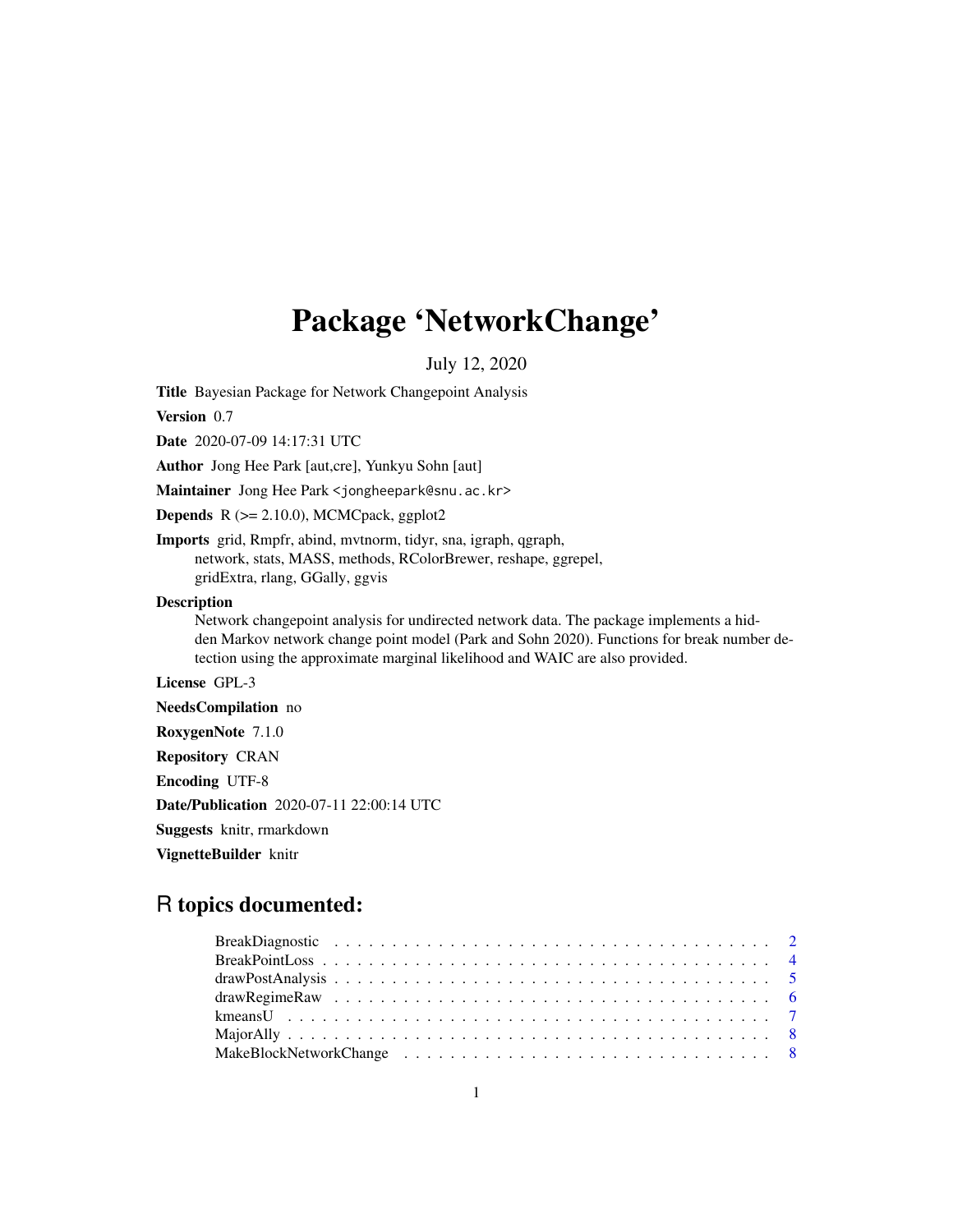<span id="page-1-0"></span>

|       | plotU |    |
|-------|-------|----|
|       | plotV |    |
|       |       |    |
|       |       |    |
|       |       |    |
|       |       |    |
|       |       |    |
|       |       |    |
|       |       |    |
|       |       |    |
|       |       |    |
|       |       |    |
|       |       |    |
|       |       |    |
|       |       |    |
|       |       |    |
| Index |       | 32 |

# BreakDiagnostic *Detect a break number using different metrics*

# Description

Detect a break number using different metrics

## Usage

```
BreakDiagnostic(
 Y,
 R = 2,mcmc = 100,
 burnin = 100,
 verbose = 100,
  thin = 1,UL.Normal = "Orthonormal",
 v0 = NULL,v1 = NULL,break.upper = 3,
 a = 1,b = 1\mathcal{L}
```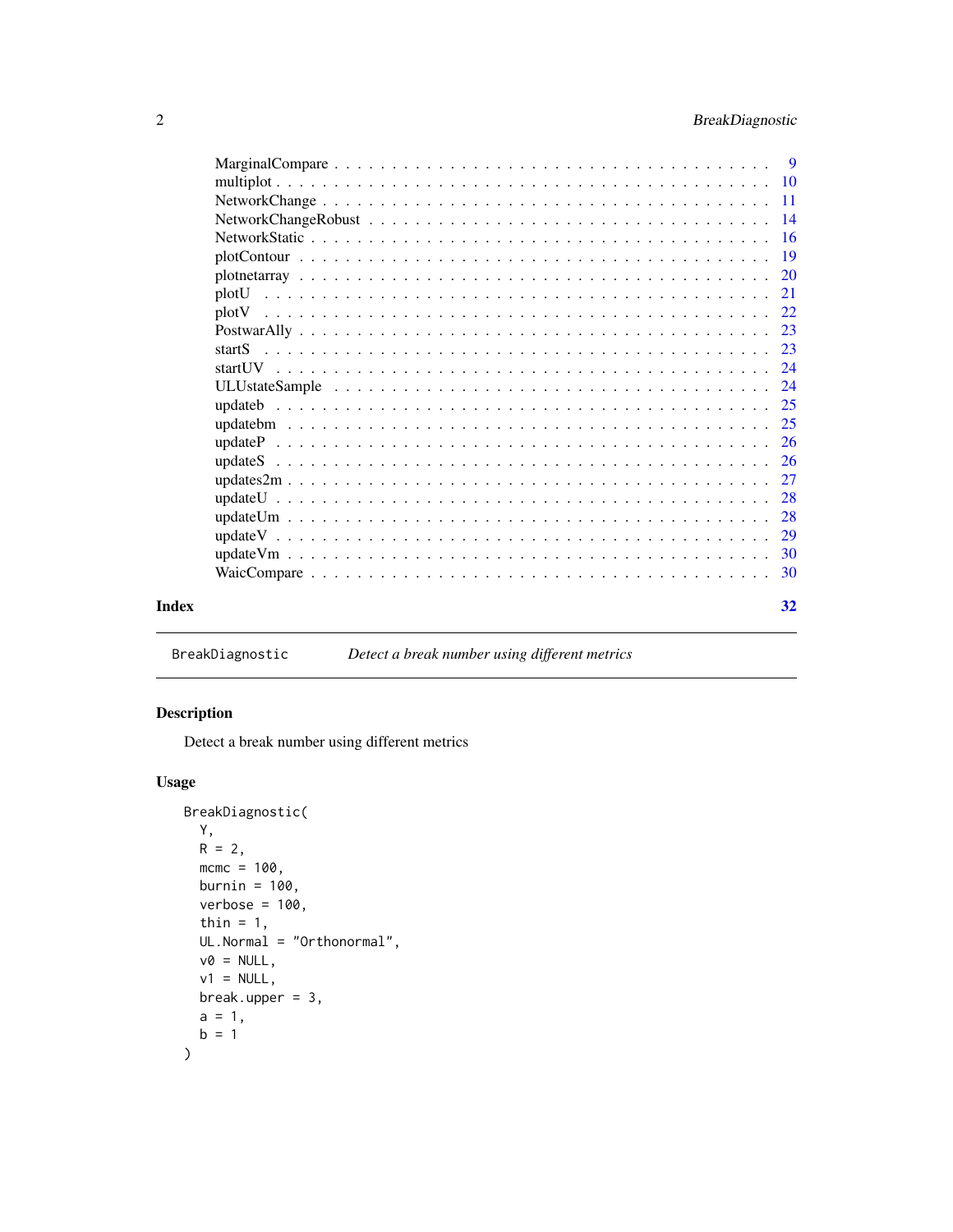## BreakDiagnostic 3

#### Arguments

| Y              | Reponse tensor                                                                                                                                                                                                                                          |
|----------------|---------------------------------------------------------------------------------------------------------------------------------------------------------------------------------------------------------------------------------------------------------|
| R              | Dimension of latent space. The default is 2.                                                                                                                                                                                                            |
| mcmc           | The number of MCMC iterations after burnin.                                                                                                                                                                                                             |
| burnin         | The number of burn-in iterations for the sampler.                                                                                                                                                                                                       |
| verbose        | A switch which determines whether or not the progress of the sampler is printed<br>to the screen. If verbose is greater than 0 the iteration number, the $\beta$ vector,<br>and the error variance are printed to the screen every verboseth iteration. |
| thin           | The thinning interval used in the simulation. The number of MCMC iterations<br>must be divisible by this value.                                                                                                                                         |
| UL.Normal      | Transformation of sampled U. Users can choose "NULL", "Normal" or "Or-<br>thonormal." "NULL" is no normalization. "Normal" is the standard normaliza-<br>tion. "Orthonormal" is the Gram-Schmidt orthgonalization. Default is "NULL."                   |
| v0             | $v_0/2$ is the shape parameter for the inverse Gamma prior on variance parameters<br>for V. If $v\theta$ = NULL, a value is computed from a test run of Network Static.                                                                                 |
| v <sub>1</sub> | $v_1/2$ is the scale parameter for the inverse Gamma prior on variance parameters<br>for V. If v1 = NULL, a value is computed from a test run of NetworkStatic.                                                                                         |
| break.upper    | Upper threshold for break number detection. The default is break, upper $= 3$ .                                                                                                                                                                         |
| a              | $a$ is the shapel beta prior for transition probabilities. By default, the expected<br>duration is computed and corresponding a and b values are assigned. The ex-<br>pected duration is the sample period divided by the number of states.             |
| b              | $b$ is the shape2 beta prior for transition probabilities. By default, the expected<br>duration is computed and corresponding a and b values are assigned. The ex-<br>pected duration is the sample period divided by the number of states.             |

#### References

Jong Hee Park and Yunkyun Sohn. 2020. "Detecting Structural Change in Longitudinal Network Data." *Bayesian Analysis*. Vol.15, No.1, pp.133-157.

#### Examples

```
## Not run:
set.seed(19333)
## Generate an array (15 by 15 by 20) with a block merging transition
Y <- MakeBlockNetworkChange(n=5, T=20, type ="merge")
## Fit 3 models (no break, one break, and two break) for break number detection
detect <- BreakDiagnostic(Y, R=2, break.upper = 2)
## Look at the graph
detect[[1]]; print(detect[[2]])
```
## End(Not run)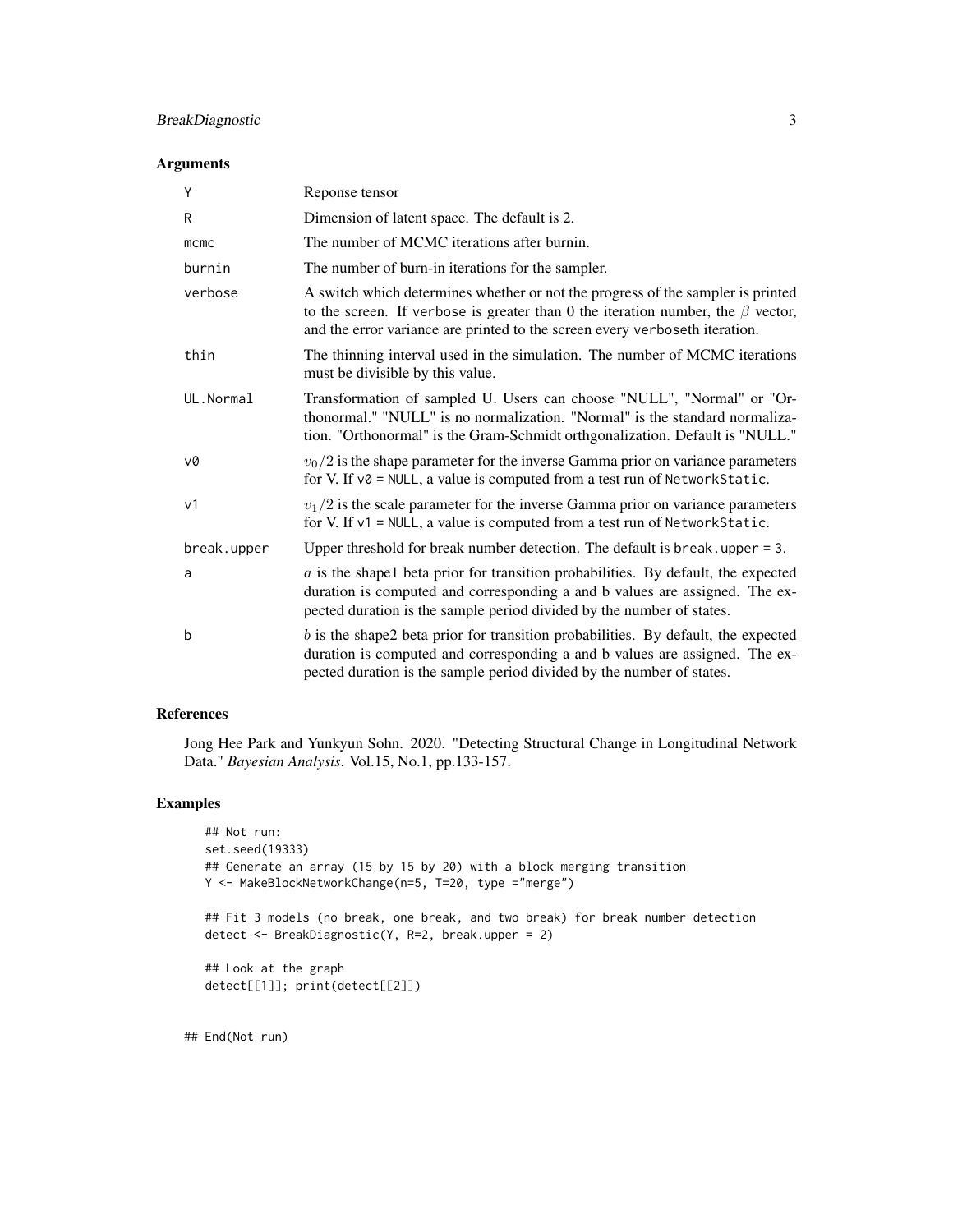<span id="page-3-0"></span>BreakPointLoss *Compute the Average Loss of Hidden State Changes from Expected Break Points*

## Description

Compute the Average Loss of Hidden State Changes from Expected Break Points

#### Usage

```
BreakPointLoss(model.list, waic = FALSE, display = TRUE)
```
#### Arguments

| model.list | MCMC output objects. These have to be of class mome and have a logmarglike<br>attribute. In what follows, we let M denote the total number of models to be<br>compared. |
|------------|-------------------------------------------------------------------------------------------------------------------------------------------------------------------------|
| waic       | If waic is TRUE, waic (Watanabe information criterion) will be reported.                                                                                                |
| display    | If display is TRUE, a plot of ave. loss will be produced.                                                                                                               |
|            | BreakPointLoss. ave.loss, logmarglike, State, Tau, Tau.samp                                                                                                             |

#### Value

BreakPointLoss returns five objects. They are: ave.loss the expected loss for each model computed by the mean sqaured distance of hidden state changes from the expected break points. logmarglike the natural log of the marginal likelihood for each model; State sampled state vectors; Tau expected break points for each model; and Tau.samp sampled break points from hidden state draws.

#### References

Jong Hee Park and Yunkyun Sohn. 2020. "Detecting Structural Change in Longitudinal Network Data." *Bayesian Analysis*. Vol.15, No.1, pp.133-157.

#### Examples

```
## Not run:
set.seed(1973)
## Generate an array (30 by 30 by 40) with block transitions
from 2 blocks to 3 blocks
Y <- MakeBlockNetworkChange(n=10, T=40, type ="split")
G <- 100 ## Small mcmc scans to save time
```
## Fit multiple models for break number detection using Bayesian model comparison out0 <- NetworkStatic(Y, R=2, mcmc=G, burnin=G, verbose=G, Waic=TRUE)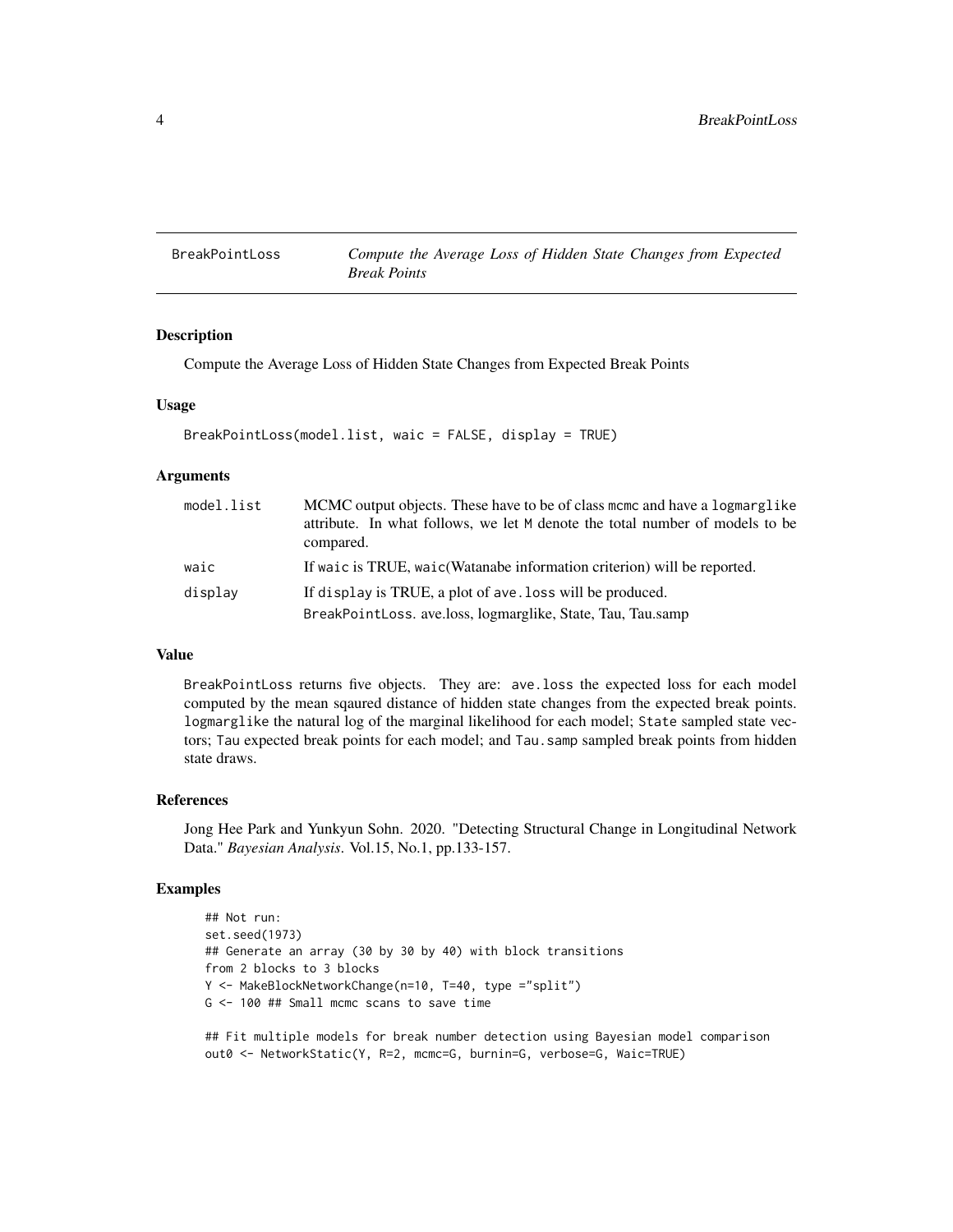## <span id="page-4-0"></span>drawPostAnalysis 5

```
out1 <- NetworkChange(Y, R=2, m=1, mcmc=G, burnin=G, verbose=G, Waic=TRUE)
  out2 <- NetworkChange(Y, R=2, m=2, mcmc=G, burnin=G, verbose=G, Waic=TRUE)
  out3 <- NetworkChange(Y, R=2, m=3, mcmc=G, burnin=G, verbose=G, Waic=TRUE)
  ## The most probable model given break number 0 to 3 and data is out1 according to WAIC
  out <- BreakPointLoss(out0, out1, out2, out3, waic=TRUE)
  print(out[["ave.loss"]])
## End(Not run)
```
drawPostAnalysis *Plot of latent node cluster*

#### Description

Plot latent node cluster

## Usage

```
drawPostAnalysis(
 mcmcout,
 Y,
 point.cex = 3,
  text. cex = 3,
  segment.size = 0.1,
 n.cluster = NULL
)
```
#### Arguments

| mcmcout      | NetworkChange output             |
|--------------|----------------------------------|
| γ            | Input raw data                   |
| point.cex    | node point size. Default is 3.   |
| text.cex     | node label size. Default is 3.   |
| segment.size | segment size. Default is 0.1.    |
| n.cluster    | number of cluster. Default is 3. |

#### Value

A plot object

#### References

Jong Hee Park and Yunkyun Sohn. 2020. "Detecting Structural Change in Longitudinal Network Data." *Bayesian Analysis*. Vol.15, No.1, pp.133-157.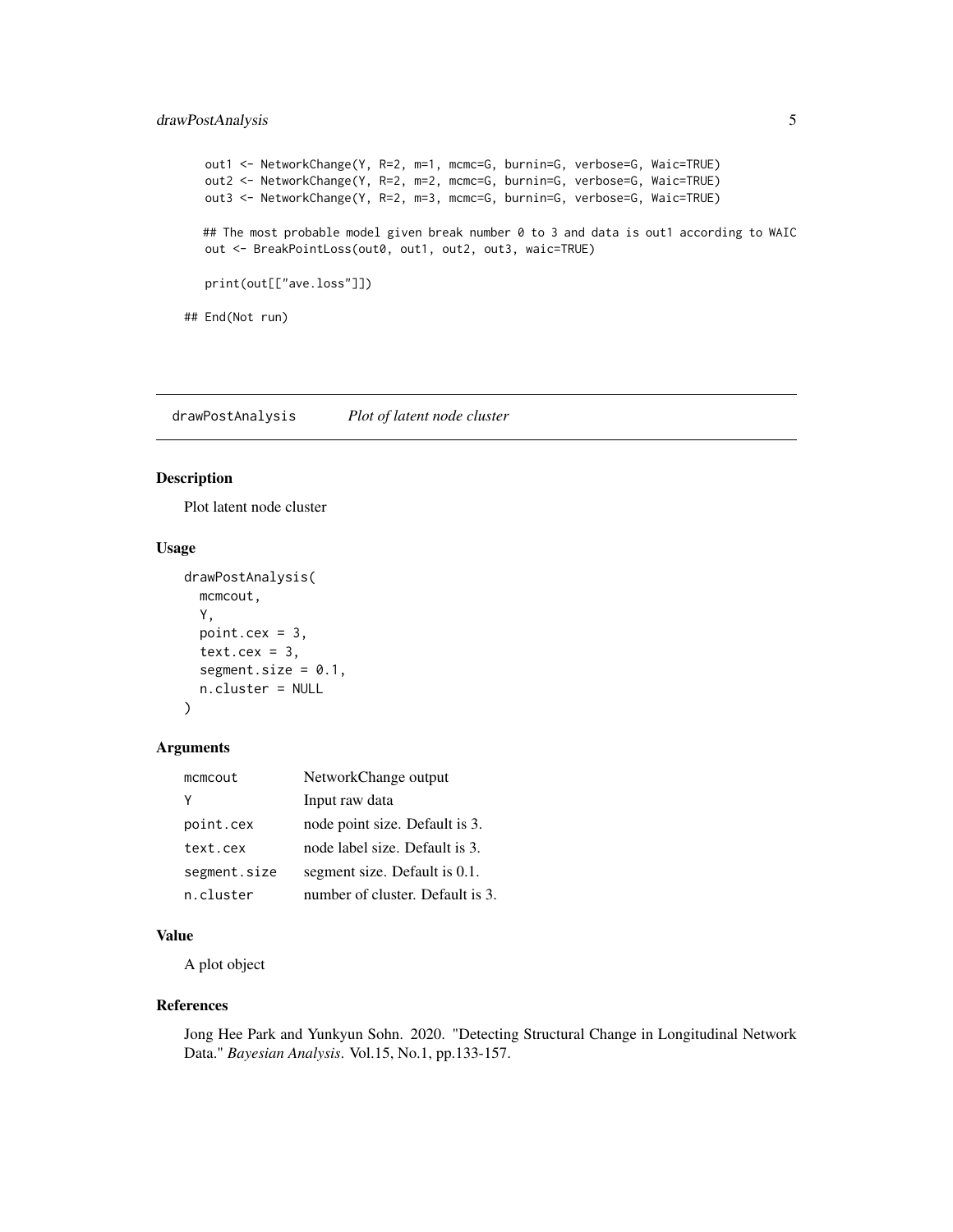## Examples

```
## Not run:
set.seed(1973)
## generate an array with two constant blocks
data(MajorAlly)
Y <- MajorAlly
fit <- NetworkChange(newY, R=2, m=2, mcmc=G, initial.s = initial.s,
       burnin=G, verbose=0, v0=v0, v1=v1)
drawPostAnalysis(fit, Y, n.cluster=c(4, 4, 3))
```
## End(Not run)

drawRegimeRaw *Plot of network by hidden regime*

## Description

Plot latent node cluster

#### Usage

drawRegimeRaw(mcmcout, Y)

#### Arguments

| mcmcout  | NetworkChange output |
|----------|----------------------|
| <b>V</b> | Input raw data       |

#### Value

A plot object

#### References

Jong Hee Park and Yunkyun Sohn. 2020. "Detecting Structural Change in Longitudinal Network Data." *Bayesian Analysis*. Vol.15, No.1, pp.133-157.

## Examples

```
## Not run:
set.seed(1973)
## generate an array with two constant blocks
data(MajorAlly)
Y <- MajorAlly
fit <- NetworkChange(newY, R=2, m=2, mcmc=G, initial.s = initial.s,
      burnin=G, verbose=0, v0=v0, v1=v1)
drawRegimeRaw(fit, newY)
```
<span id="page-5-0"></span>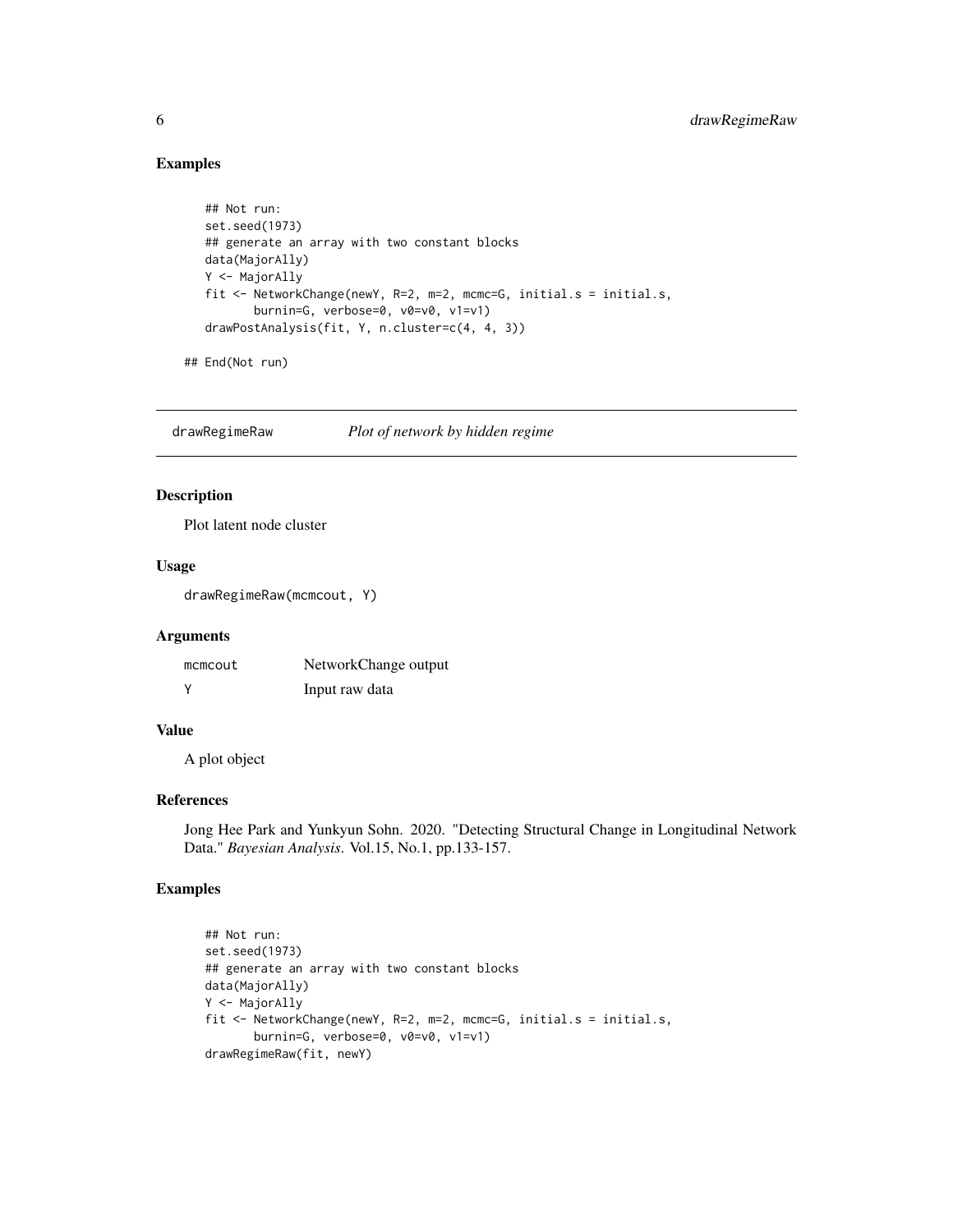#### <span id="page-6-0"></span> $k$ means $U$  7

## End(Not run)

#### kmeansU *K-mean clustering of latent node positions*

# Description

K-mean clustering of latent node positions

#### Usage

kmeansU(out,  $R = 2$ , n.cluster = 3, layer = 1, main = "")

## Arguments

| out       | Output of networkchange objects.  |
|-----------|-----------------------------------|
| R         | Number of latent space dimensions |
| n.cluster | Number of latent cluster          |
| layer     | Layer id for the cluster analysis |
| main      | Title                             |

#### Value

A plot object

## Examples

```
## Not run: set.seed(1973)
## generate an array with two constant blocks
Y <- MakeBlockNetworkChange(n=10, shape=10, T=10, type ="constant")
out0 <- NetworkStatic(Y, R=2, mcmc=10, burnin=10,
verbose=10, UL.Normal = "Orthonormal")
## latent node positions
kmeansU(out0)
```
## End(Not run)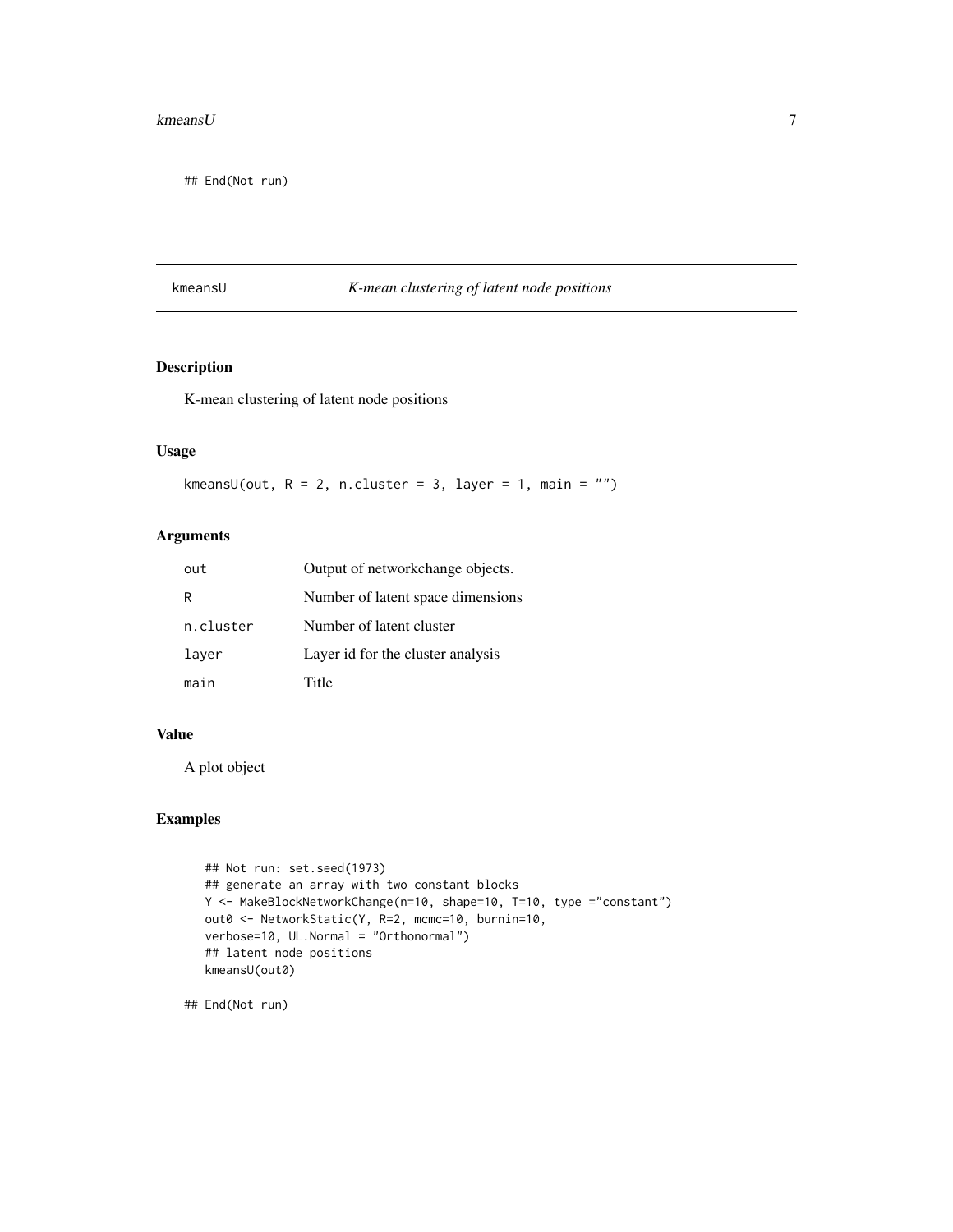<span id="page-7-0"></span>

This dataframe contains major power alliance network data from 1816 to 2012 (2 year interval).

#### Format

The dataframe has contains data for major power alliance network data from 1816 to 2012. Major power definition is the COW data set, which incldues USA, UK, France, Germany (West Germany during 1954-1989), Austria, Italy, Russia, China, and Japan. In this data set, a defense pact (Type I), which is the highest level of military commitment, is coded as 1, and 0 otherwise.

## Source

Correlates of War Project. 2017. "State System Membership List, v2016." Online, [http://](http://correlatesofwar.org) [correlatesofwar.org](http://correlatesofwar.org). Gibler, Douglas M. 2009. *International military alliances, 1648-2008.* CQ Press.

MakeBlockNetworkChange

*Build a synthetic block-structured temporal data with breaks*

#### Description

MakeBlockNetworkChange generates a block-structured temporal data with breaks.

#### Usage

```
MakeBlockNetworkChange(
  n = 10,
  break.point = 0.5,
  base.prob = 0.05,
  block.prob = 0.5,
  shape = 1,
  T = 40,
  break.point1 = 0.25,
  break.point2 = 0.75,
  type = "merge"
)
```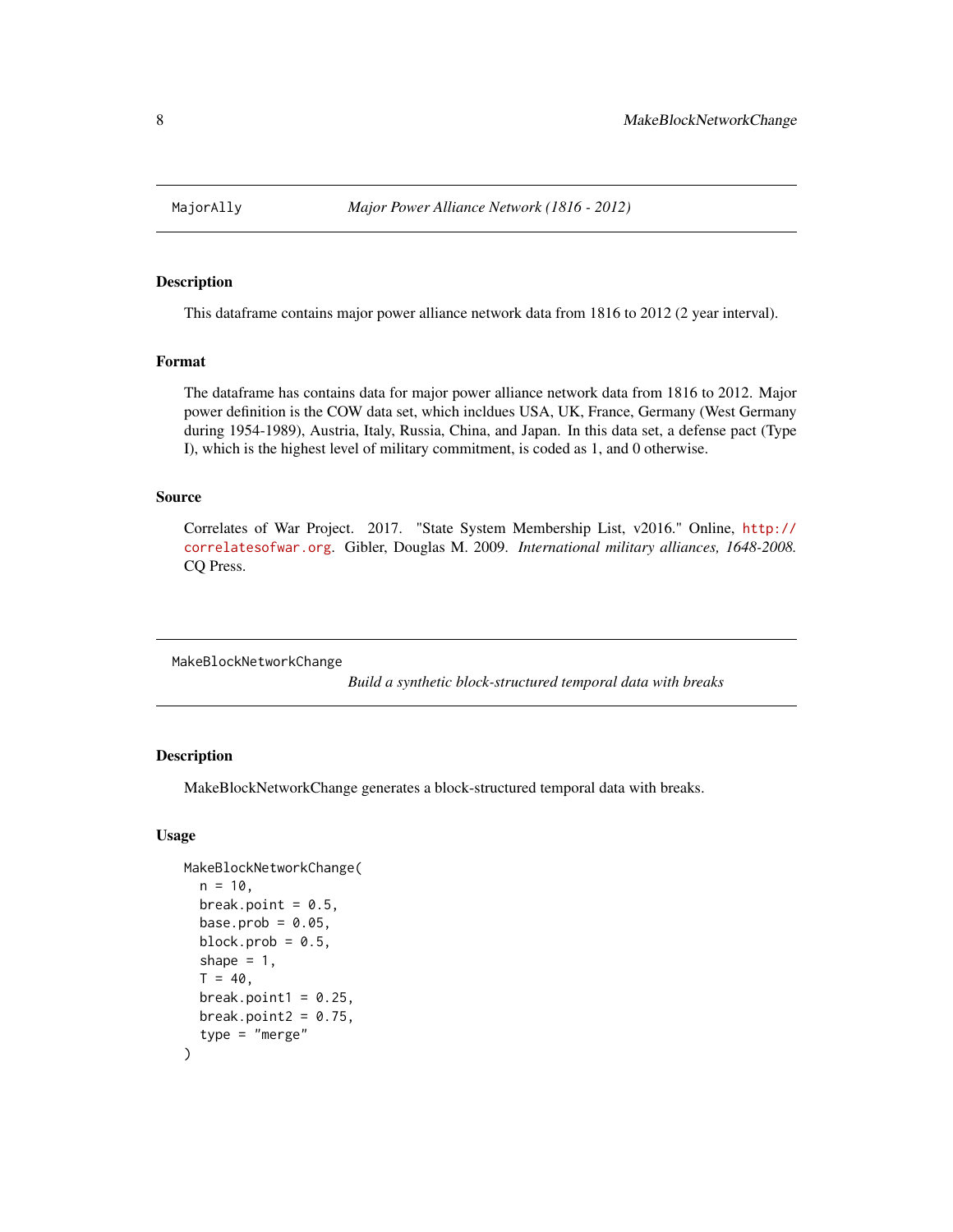# <span id="page-8-0"></span>MarginalCompare 9

## Arguments

| n            | The number of nodes within a block. The total number of nodes is n*block.number.                                                                                                                                                                                                                                     |
|--------------|----------------------------------------------------------------------------------------------------------------------------------------------------------------------------------------------------------------------------------------------------------------------------------------------------------------------|
| break.point  | The point of break. 0 indicates the beginning, 0.5 indicates the middle, and 1<br>indicates the end.                                                                                                                                                                                                                 |
| base.prob    | The probability of link among non-block members.                                                                                                                                                                                                                                                                     |
| block.prob   | The probability of link among within-block members.                                                                                                                                                                                                                                                                  |
| shape        | The speed of breaks. The larger shape is, the faster the transition is. shape $> 0$<br>and shape $< 8$ .                                                                                                                                                                                                             |
| т            | The length of time.                                                                                                                                                                                                                                                                                                  |
| break.point1 | The point of the first break in "merge-split" or "split-merge". Any number be-<br>tween 0 and 0.5 can be chosen. For example, 0 indicates #' the beginning, $0.25$<br>indicates the 1/4th point, and 0.5 indicates the half point.                                                                                   |
| break.point2 | The point of the second breakin "merge-split" or "split-merge". Any number<br>between 0.5 and 1 can be chosen. For example, 0.5 indicates the beginning,<br>0.75 indicates the 3/4th point, and 1 indicates the end point.                                                                                           |
| type         | The type of network changes. Options are "constant", "merge", "split", "merge-<br>split", "split-merge." If "constant" is chosen, the number of breaks is zero. If<br>"merge" or "split" is chosen, the number of breaks is one. If either "merge-split"<br>or "split-merge" is chosen, the number of breaks is two. |

## Value

output An output of MakeBlockNetworkChange contains a symmetric block-structured temporal network data set with breaks.

<span id="page-8-1"></span>MarginalCompare *Compare Log Marginal Likelihood*

# Description

Compare Log Marginal Likelihood

#### Usage

```
MarginalCompare(outlist)
```
# Arguments

outlist List of NetworkChange objects

## Value

A matrix of log marginal likelihoods.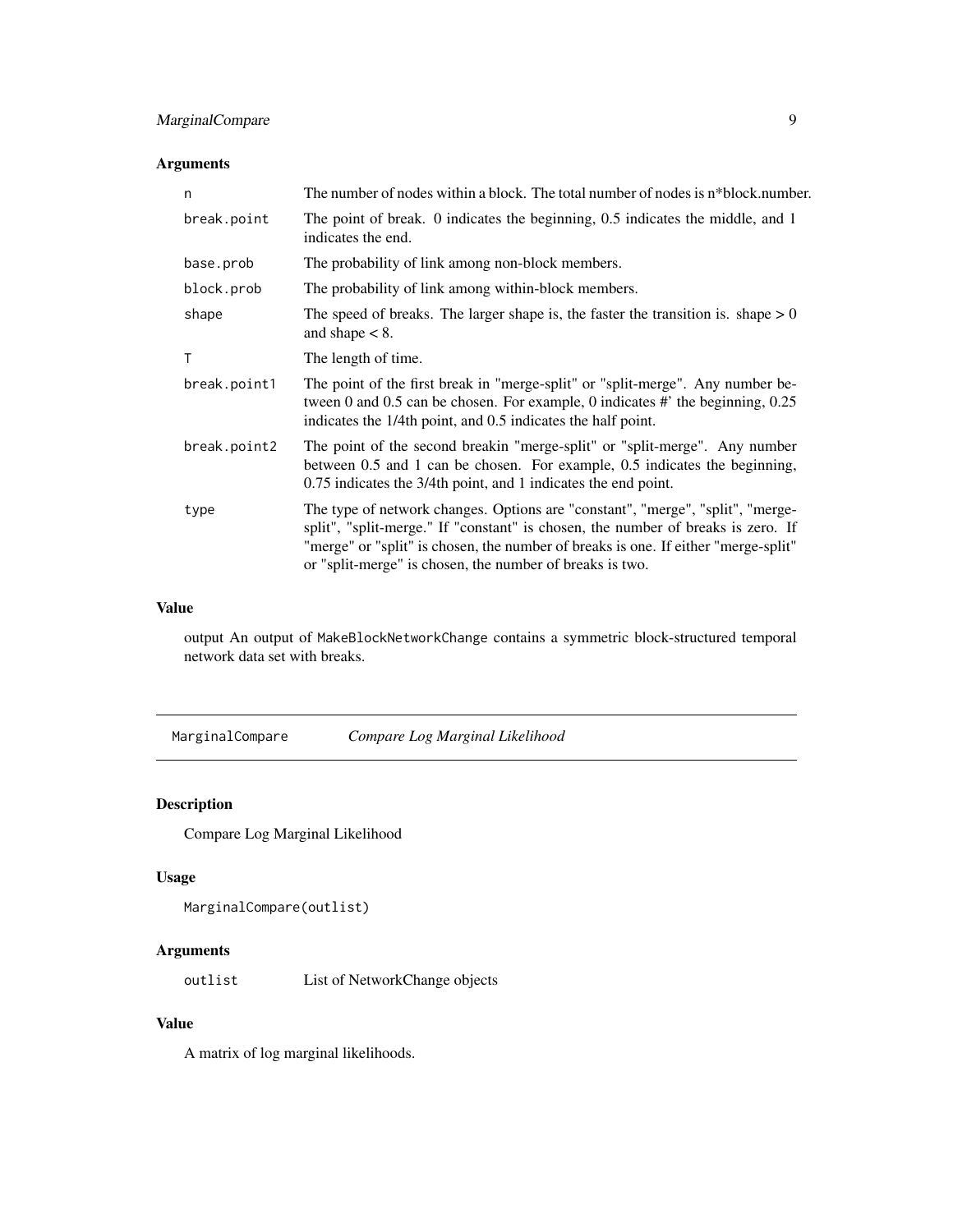#### <span id="page-9-0"></span>References

Siddhartha Chib. 1995. "Marginal Likelihood from the Gibbs Output." *Journal of the American Statistical Association*. 90: 1313-1321.

Jong Hee Park and Yunkyun Sohn. 2020. "Detecting Structural Change in Longitudinal Network Data." *Bayesian Analysis*. Vol.15, No.1, pp.133-157.

Sumio Watanabe. 2010. "Asymptotic equivalence of Bayes cross validation and widely applicable information criterion in singular learning theory." *Journal of Machine Learning Research*. 11: 3571-3594.

#### See Also

[WaicCompare](#page-29-1)

multiplot *Printing multiple ggplots in oone file*

#### Description

Print multiple ggplots in one file. Slightly modified for packaging from the original version in the web.

#### Usage

```
multiplot(..., plotlist = NULL, cols = 1, layout = NULL)
```
#### Arguments

| $\cdot$ $\cdot$ $\cdot$ | A list of ggplot objects separated by commas.                  |
|-------------------------|----------------------------------------------------------------|
| plotlist                | A list of ggplot objects                                       |
| cols                    | The number of columns.                                         |
| layout                  | A matrix specifying the layout. If present, 'cols' is ignored. |

#### Value

A plot object

#### Author(s)

[http://www.cookbook-r.com/Graphs/Multiple\\_graphs\\_on\\_one\\_page\\_\(ggplot2\)/](http://www.cookbook-r.com/Graphs/Multiple_graphs_on_one_page_(ggplot2)/)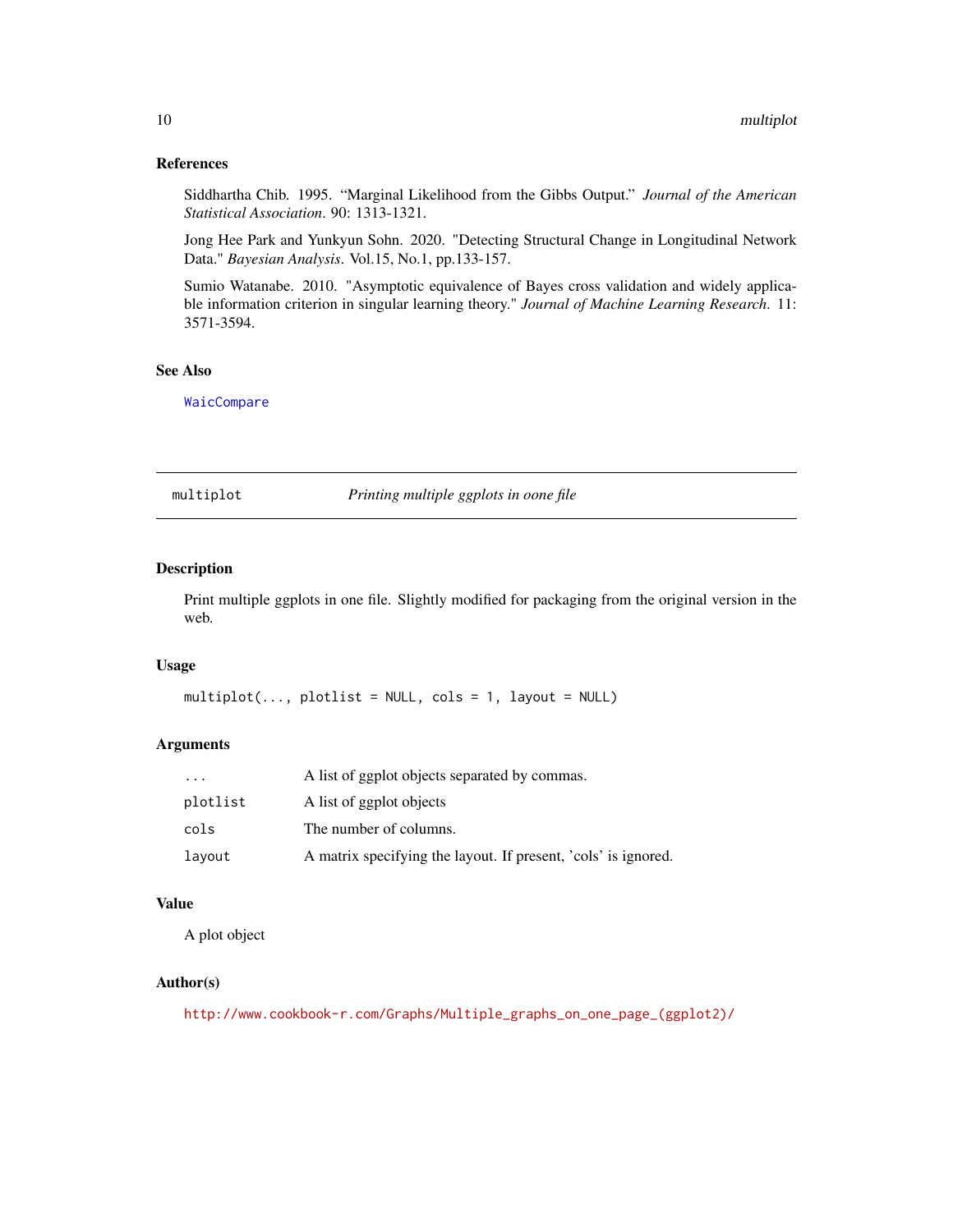<span id="page-10-1"></span><span id="page-10-0"></span>

NetworkChange implements Bayesian multiple changepoint models to network time series data using a degree-corrected multilinear tensor decomposition method

#### Usage

```
NetworkChange(
  Y,
 R = 2,
 m = 1,
  initial.s = NULL,
  mcmc = 100,
 burnin = 100,
  verbose = 0,
  thin = 1,
  reduce.mcmc = NULL,
  degree.normal = "eigen",
  UL.Normal = "Orthonormal",
  DIC = FALSE,
  Waic = FALSE,
 marginal = FALSE,
 plotUU = FALSE,
 plotZ = FALSE,
  constant = FALSE,
 b0 = 0,
 B0 = 1,
  c0 = NULL,
  d0 = NULL,u0 = NULL,u1 = NULL,v0 = NULL,v1 = NULL,a = NULL,b = NULL)
```
## Arguments

| Reponse tensor                                                                                              |
|-------------------------------------------------------------------------------------------------------------|
| Dimension of latent space. The default is 2.                                                                |
| Number of change point. If $m = \emptyset$ is specified, the result should be the same as<br>NetworkStatic. |
|                                                                                                             |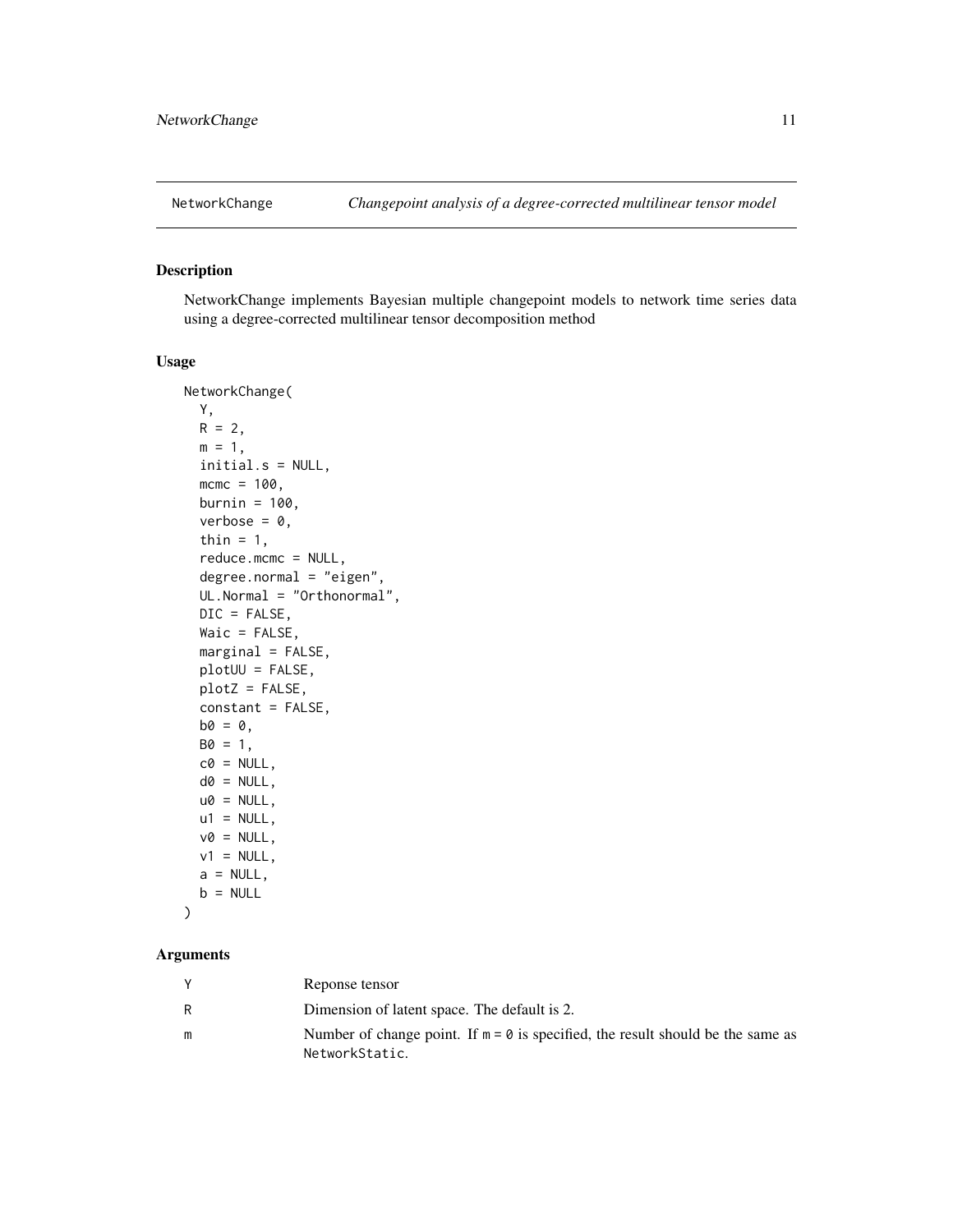| initial.s     | The starting value of latent state vector. The default is sampling from equal<br>probabilities for all states.                                                                                                                                                                        |
|---------------|---------------------------------------------------------------------------------------------------------------------------------------------------------------------------------------------------------------------------------------------------------------------------------------|
| mcmc          | The number of MCMC iterations after burnin.                                                                                                                                                                                                                                           |
| burnin        | The number of burn-in iterations for the sampler.                                                                                                                                                                                                                                     |
| verbose       | A switch which determines whether or not the progress of the sampler is printed<br>to the screen. If verbose is greater than 0 the iteration number, the $\beta$ vector,<br>and the error variance are printed to the screen every verboseth iteration.                               |
| thin          | The thinning interval used in the simulation. The number of MCMC iterations<br>must be divisible by this value.                                                                                                                                                                       |
| reduce.mcmc   | The number of reduced MCMC iterations for marginal likelihood computations.<br>If reduce.mcmc = $NULL$ , mcmc/thin is used.                                                                                                                                                           |
| degree.normal | A null model for degree correction. Users can choose "NULL", "eigen" or<br>"Lsym." "NULL" is no degree correction. "eigen" is a principal eigen-matrix<br>consisting of the first eigenvalue and the corresponding eigenvector. "Lsym" is<br>a modularity matrix. Default is "eigen." |
| UL.Normal     | Transformation of sampled U. Users can choose "NULL", "Normal" or "Or-<br>thonormal." "NULL" is no normalization. "Normal" is the standard normaliza-<br>tion. "Orthonormal" is the Gram-Schmidt orthgonalization. Default is "NULL."                                                 |
| DIC           | If DIC = TRUE, the deviation information criterion is computed.                                                                                                                                                                                                                       |
| Waic          | If Waic = TRUE, the Watanabe information criterion is computed.                                                                                                                                                                                                                       |
| marginal      | If marginal = TRUE, the log marignal likelihood is computed using the method<br>of Chib (1995).                                                                                                                                                                                       |
| plotUU        | If plot $UU$ = TRUE and verbose > 0, then the plot of the latent space will be<br>printed to the screen at every verboseth iteration. The default is plotUU =<br>FALSE.                                                                                                               |
| plotZ         | If $plotZ = TRUE$ and verbose $> 0$ , then the plot of the degree-corrected input<br>matrix will be printed to the screen with the sampled mean values at every<br>verboseth iteration. The default is plotUU = FALSE.                                                                |
| constant      | If constant = TRUE, constant parameter is sampled and saved in the output as<br>attribute bmat. Default is constant = FALSE.                                                                                                                                                          |
| b0            | The prior mean of $\beta$ . This must be a scalar. The default value is 0.                                                                                                                                                                                                            |
| Β0            | The prior variance of $\beta$ . This must be a scalar. The default value is 1.                                                                                                                                                                                                        |
| cØ            | $= 0.1$                                                                                                                                                                                                                                                                               |
| d0            | $= 0.1$                                                                                                                                                                                                                                                                               |
| u0            | $u_0/2$ is the shape parameter for the inverse Gamma prior on variance parameters<br>for U. The default is 10.                                                                                                                                                                        |
| u1            | $u_1/2$ is the scale parameter for the inverse Gamma prior on variance parameters<br>for U. The default is 1.                                                                                                                                                                         |
| v0            | $v_0/2$ is the shape parameter for the inverse Gamma prior on variance parameters<br>for V. The default is 10.                                                                                                                                                                        |
| ν1            | $v_1/2$ is the scale parameter for the inverse Gamma prior on variance parameters<br>for V. The default is the time length of Y.                                                                                                                                                      |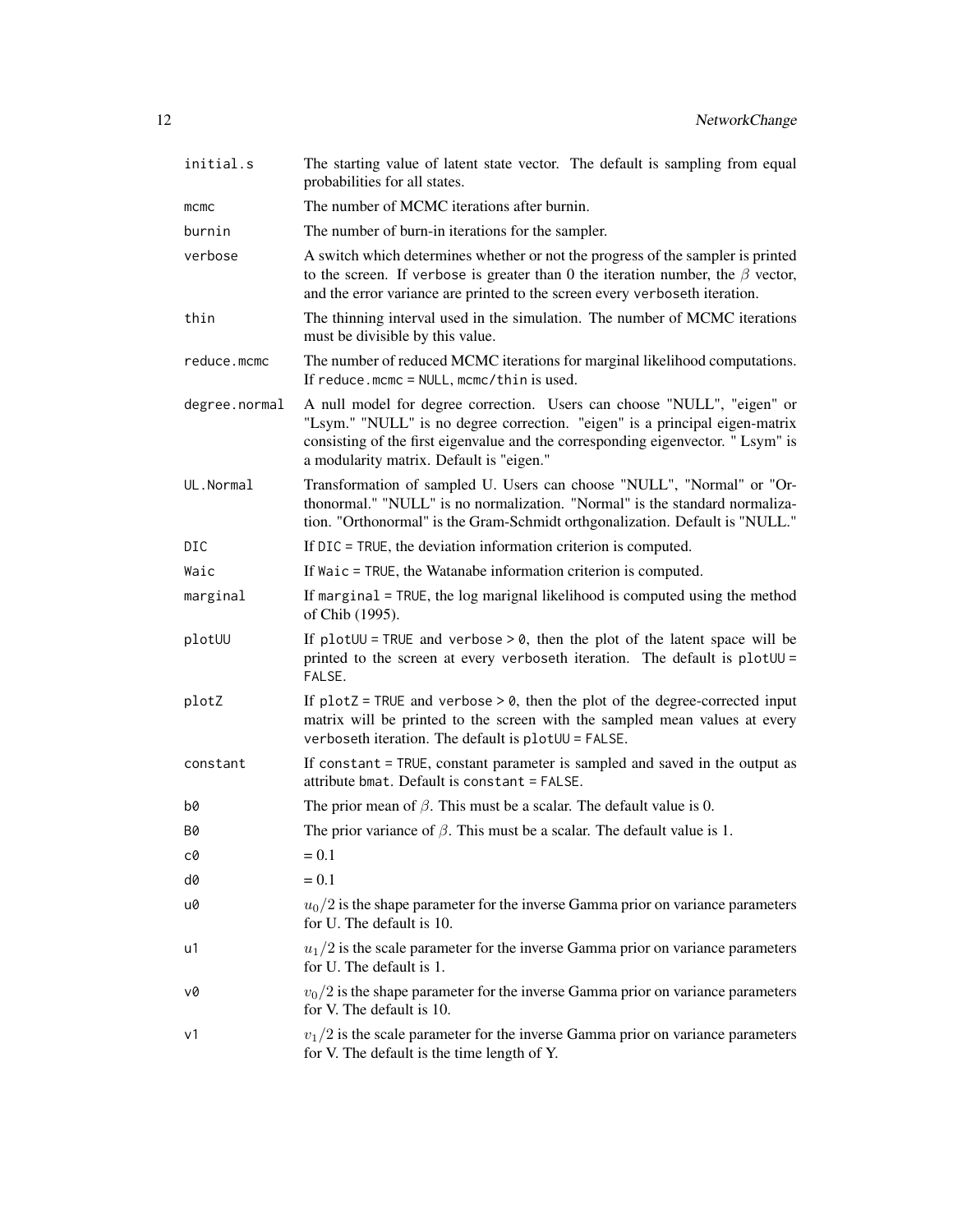<span id="page-12-0"></span>

| a | a is the shapel beta prior for transition probabilities. By default, the expected                                                                                                                                                         |
|---|-------------------------------------------------------------------------------------------------------------------------------------------------------------------------------------------------------------------------------------------|
|   | duration is computed and corresponding a and b values are assigned. The ex-                                                                                                                                                               |
|   | pected duration is the sample period divided by the number of states.                                                                                                                                                                     |
|   | b is the shape2 beta prior for transition probabilities. By default, the expected<br>duration is computed and corresponding a and b values are assigned. The ex-<br>pected duration is the sample period divided by the number of states. |

#### Value

An mcmc object that contains the posterior sample. This object can be summarized by functions provided by the coda package. The object contains an attribute Waic.out that contains results of WAIC and the log-marginal likelihood of the model (logmarglike). The object also contains an attribute prob. state storage matrix that contains the probability of  $state_i$  for each period

#### References

Jong Hee Park and Yunkyun Sohn. 2020. "Detecting Structural Change in Longitudinal Network Data." *Bayesian Analysis*. Vol.15, No.1, pp.133-157.

Peter D. Hoff 2011. "Hierarchical Multilinear Models for Multiway Data." *Computational Statistics \& Data Analysis*. 55: 530-543.

Siddhartha Chib. 1998. "Estimation and comparison of multiple change-point models." *Journal of Econometrics*. 86: 221-241.

#### See Also

[NetworkStatic](#page-15-1)

#### Examples

```
## Not run:
set.seed(1973)
## Generate an array (30 by 30 by 40) with block transitions
from 2 blocks to 3 blocks
Y <- MakeBlockNetworkChange(n=10, T=40, type ="split")
G <- 100 ## Small mcmc scans to save time
## Fit multiple models for break number detection using Bayesian model comparison
out0 <- NetworkStatic(Y, R=2, mcmc=G, burnin=G, verbose=G, Waic=TRUE)
out1 <- NetworkChange(Y, R=2, m=1, mcmc=G, burnin=G, verbose=G, Waic=TRUE)
out2 <- NetworkChange(Y, R=2, m=2, mcmc=G, burnin=G, verbose=G, Waic=TRUE)
out3 <- NetworkChange(Y, R=2, m=3, mcmc=G, burnin=G, verbose=G, Waic=TRUE)
outlist <- list(out0, out1, out2, out3)
```
## The most probable model given break number 0 to 3 and data is out1 according to WAIC WaicCompare(outlist)

plotU(out1)

plotV(out1)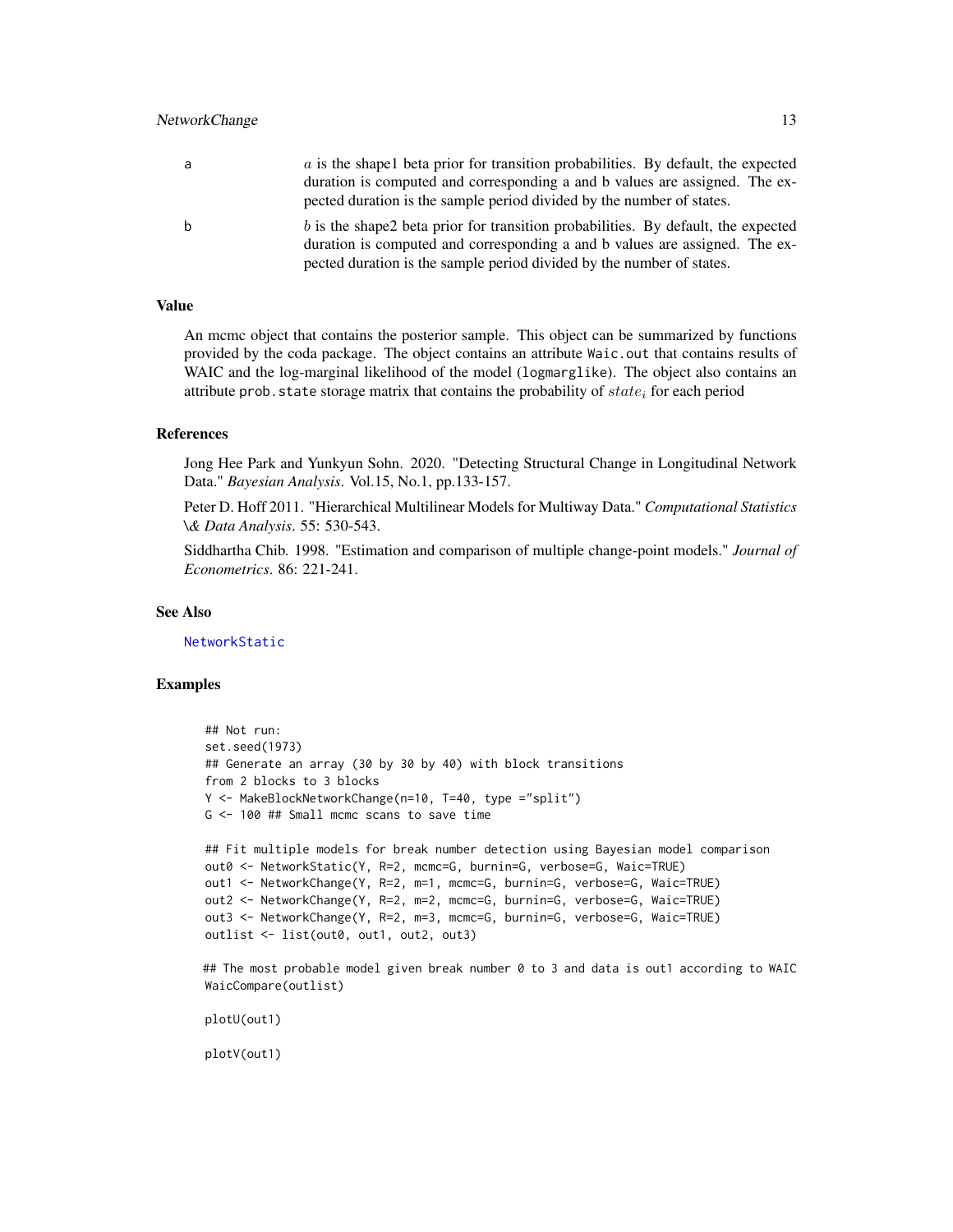<span id="page-13-0"></span>## End(Not run)

NetworkChangeRobust *Changepoint analysis of a degree-corrected multilinear tensor model with t-distributed error*

## Description

NetworkChangeRobust implements Bayesian multiple changepoint models to network time series data using a degree-corrected multilinear tensor decomposition method with t-distributed error

#### Usage

```
NetworkChangeRobust(
 Y,
 R = 2,
 m = 1,initial.s = NULL,
 mcmc = 100,
 burnin = 100,
 verbose = 0,thin = 1,
 degree.normal = "eigen",
 UL.Normal = "Orthonormal",
 plotUU = FALSE,
 plotZ = FALSE,
 b0 = 0,
 B0 = 1,
 c0 = NULL,d0 = NULL,
 n0 = 2,
 m0 = 2,
 u0 = NULL,u1 = NULL,v0 = NULL,v1 = NULL,a = NULL,b = NULL)
```
#### Arguments

| Reponse tensor                                                                            |
|-------------------------------------------------------------------------------------------|
| Dimension of latent space. The default is 2.                                              |
| Number of change point. If $m = \emptyset$ is specified, the result should be the same as |
| NetworkStatic.                                                                            |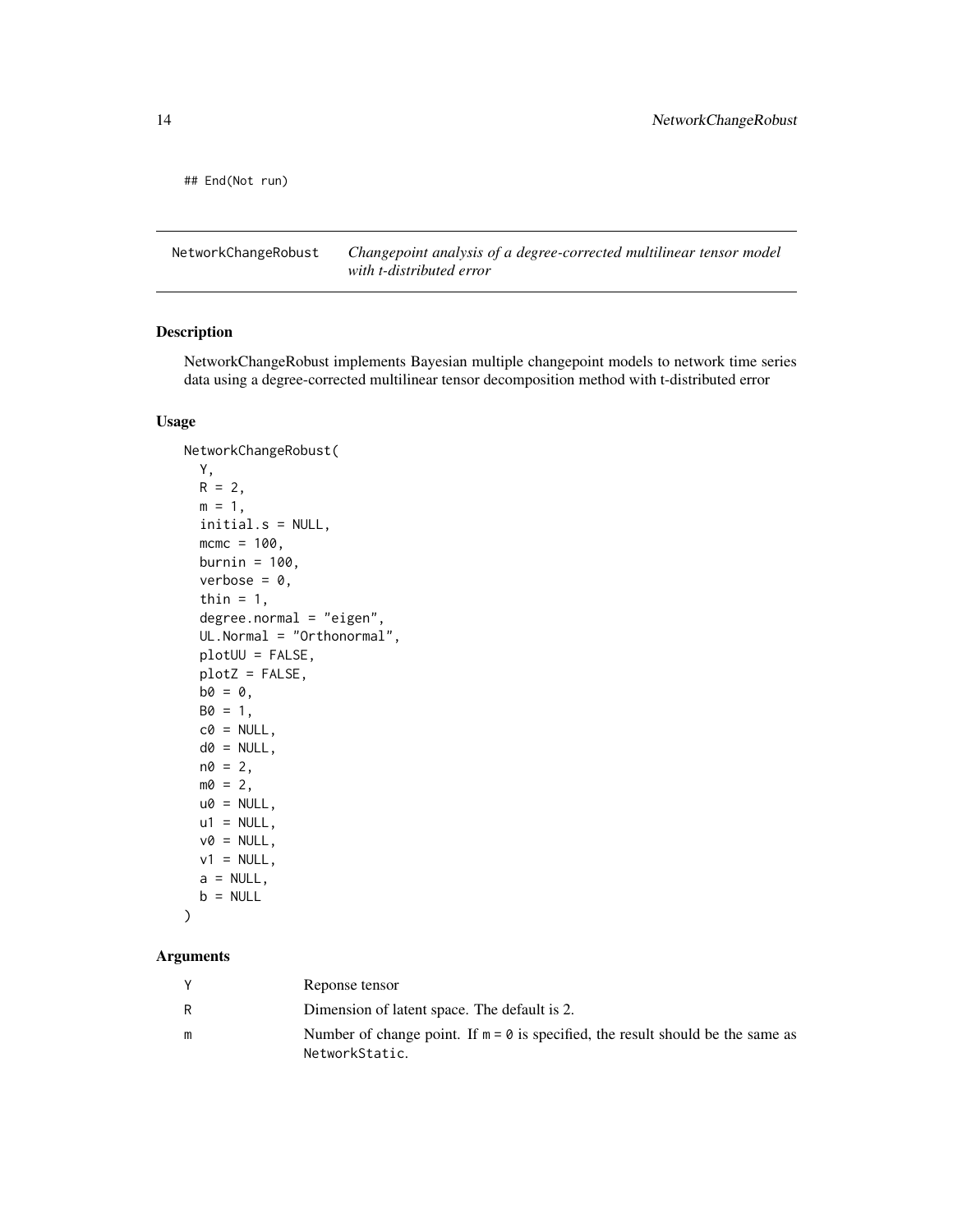| initial.s     | The starting value of latent state vector. The default is sampling from equal<br>probabilities for all states.                                                                                                                                                                        |
|---------------|---------------------------------------------------------------------------------------------------------------------------------------------------------------------------------------------------------------------------------------------------------------------------------------|
| mcmc          | The number of MCMC iterations after burnin.                                                                                                                                                                                                                                           |
| burnin        | The number of burn-in iterations for the sampler.                                                                                                                                                                                                                                     |
| verbose       | A switch which determines whether or not the progress of the sampler is printed<br>to the screen. If verbose is greater than 0 the iteration number, the $\beta$ vector,<br>and the error variance are printed to the screen every verboseth iteration.                               |
| thin          | The thinning interval used in the simulation. The number of MCMC iterations<br>must be divisible by this value.                                                                                                                                                                       |
| degree.normal | A null model for degree correction. Users can choose "NULL", "eigen" or<br>"Lsym." "NULL" is no degree correction. "eigen" is a principal eigen-matrix<br>consisting of the first eigenvalue and the corresponding eigenvector. "Lsym" is<br>a modularity matrix. Default is "eigen." |
| UL.Normal     | Transformation of sampled U. Users can choose "NULL", "Normal" or "Or-<br>thonormal." "NULL" is no normalization. "Normal" is the standard normaliza-<br>tion. "Orthonormal" is the Gram-Schmidt orthgonalization. Default is "NULL."                                                 |
| plotUU        | If plot $UU$ = TRUE and verbose > 0, then the plot of the latent space will be<br>printed to the screen at every verboseth iteration. The default is plotUU =<br>FALSE.                                                                                                               |
| plotZ         | If $plotZ = TRUE$ and verbose $> 0$ , then the plot of the degree-corrected input<br>matrix will be printed to the screen with the sampled mean values at every<br>verboseth iteration. The default is plotUU = FALSE.                                                                |
| b0            | The prior mean of $\beta$ . This must be a scalar. The default value is 0.                                                                                                                                                                                                            |
| Β0            | The prior variance of $\beta$ . This must be a scalar. The default value is 1.                                                                                                                                                                                                        |
| c0            | = 0.1 The shape parameter of inverse gamma prior for $\sigma^2$ .                                                                                                                                                                                                                     |
| d0            | = 0.1 The rate parameter of inverse gamma prior for $\sigma^2$ .                                                                                                                                                                                                                      |
| n0            | = 0.1 The shape parameter of inverse gamma prior for $\gamma$ of Student-t distribution.                                                                                                                                                                                              |
| m0            | = 0.1 The rate parameter of inverse gamma prior for $\gamma$ of Student-t distribution.                                                                                                                                                                                               |
| u0            | $u_0/2$ is the shape parameter for the inverse Gamma prior on variance parameters<br>for U. The default is 10.                                                                                                                                                                        |
| u1            | $u_1/2$ is the scale parameter for the inverse Gamma prior on variance parameters<br>for U. The default is 1.                                                                                                                                                                         |
| v0            | $v_0/2$ is the shape parameter for the inverse Gamma prior on variance parameters<br>for V. The default is 10.                                                                                                                                                                        |
| ν1            | $v_1/2$ is the scale parameter for the inverse Gamma prior on variance parameters<br>for V. The default is the time length of Y.                                                                                                                                                      |
| a             | $a$ is the shapel beta prior for transition probabilities. By default, the expected<br>duration is computed and corresponding a and b values are assigned. The ex-<br>pected duration is the sample period divided by the number of states.                                           |
| b             | $b$ is the shape2 beta prior for transition probabilities. By default, the expected<br>duration is computed and corresponding a and b values are assigned. The ex-<br>pected duration is the sample period divided by the number of states.                                           |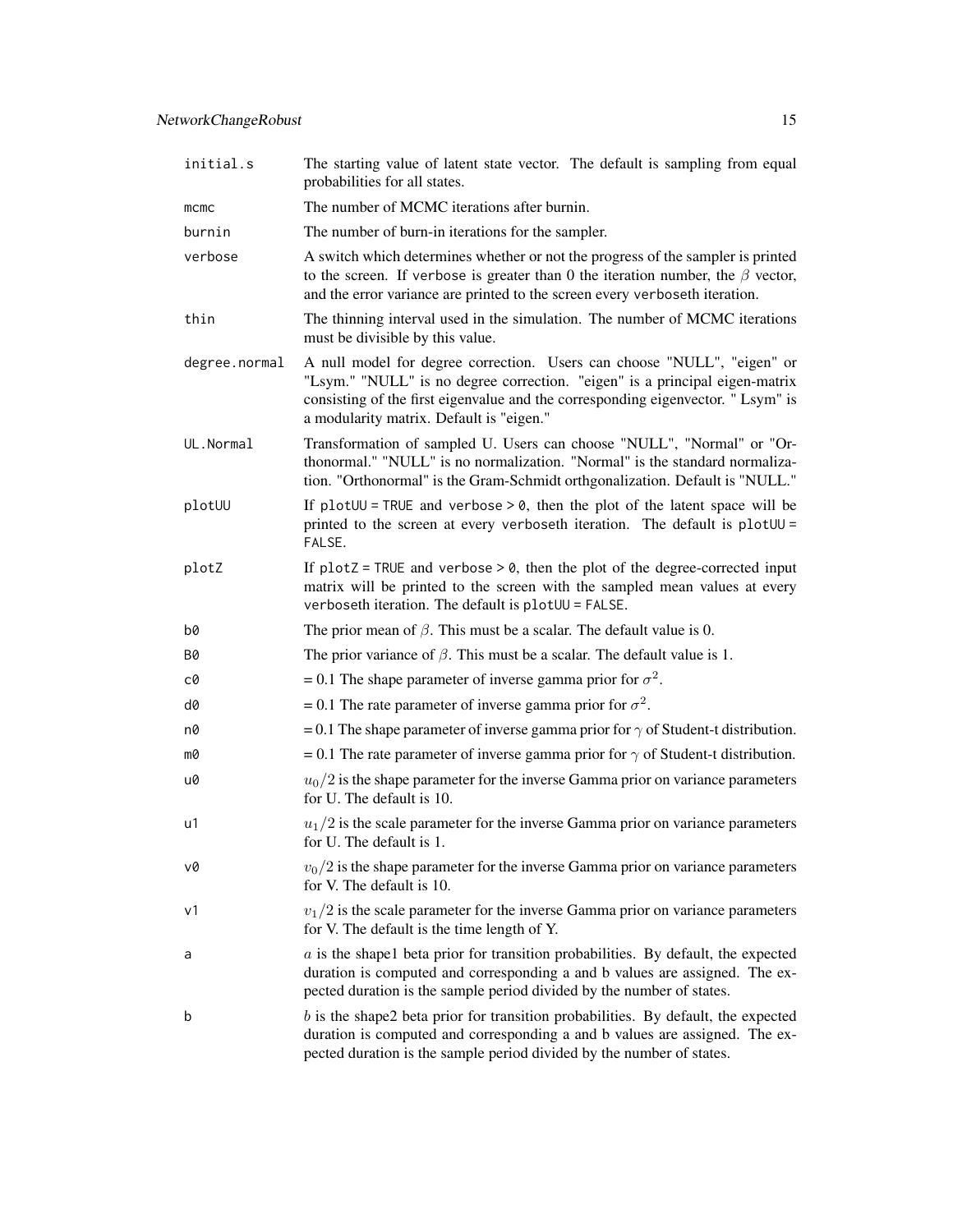<span id="page-15-0"></span>Value

An mcmc object that contains the posterior sample. This object can be summarized by functions provided by the coda package. The object contains an attribute Waic.out that contains results of WAIC and the log-marginal likelihood of the model (logmarglike). The object also contains an attribute prob. state storage matrix that contains the probability of  $state_i$  for each period

#### References

Jong Hee Park and Yunkyun Sohn. 2020. "Detecting Structural Change in Longitudinal Network Data." *Bayesian Analysis*. Vol.15, No.1, pp.133-157.

Peter D. Hoff 2011. "Hierarchical Multilinear Models for Multiway Data." *Computational Statistics \& Data Analysis*. 55: 530-543.

Siddhartha Chib. 1998. "Estimation and comparison of multiple change-point models." *Journal of Econometrics*. 86: 221-241.

Sumio Watanabe. 2010. "Asymptotic equivalence of Bayes cross validation and widely applicable information criterion in singular learning theory." *Journal of Machine Learning Research*. 11: 3571-3594. Siddhartha Chib. 1995. "Marginal Likelihood from the Gibbs Output." *Journal of the American Statistical Association*. 90: 1313-1321.

#### See Also

[NetworkStatic](#page-15-1)

#### Examples

```
## Not run:
set.seed(1973)
## Generate an array (30 by 30 by 40) with block transitions
from 2 blocks to 3 blocks
Y <- MakeBlockNetworkChange(n=10, T=40, type ="split")
G \le -100 ## only 100 mcmc scans to save time
## Fit models
out1 <- NetworkChangeRobust(Y, R=2, m=1, mcmc=G, burnin=G, verbose=G)
## plot latent node positions
plotU(out1)
## plot layer-specific network generation rules
plotV(out1)
```
## End(Not run)

<span id="page-15-1"></span>NetworkStatic *Degree-corrected multilinear tensor model*

#### **Description**

NetworkStatic implements a degree-corrected Bayesian multilinear tensor decomposition method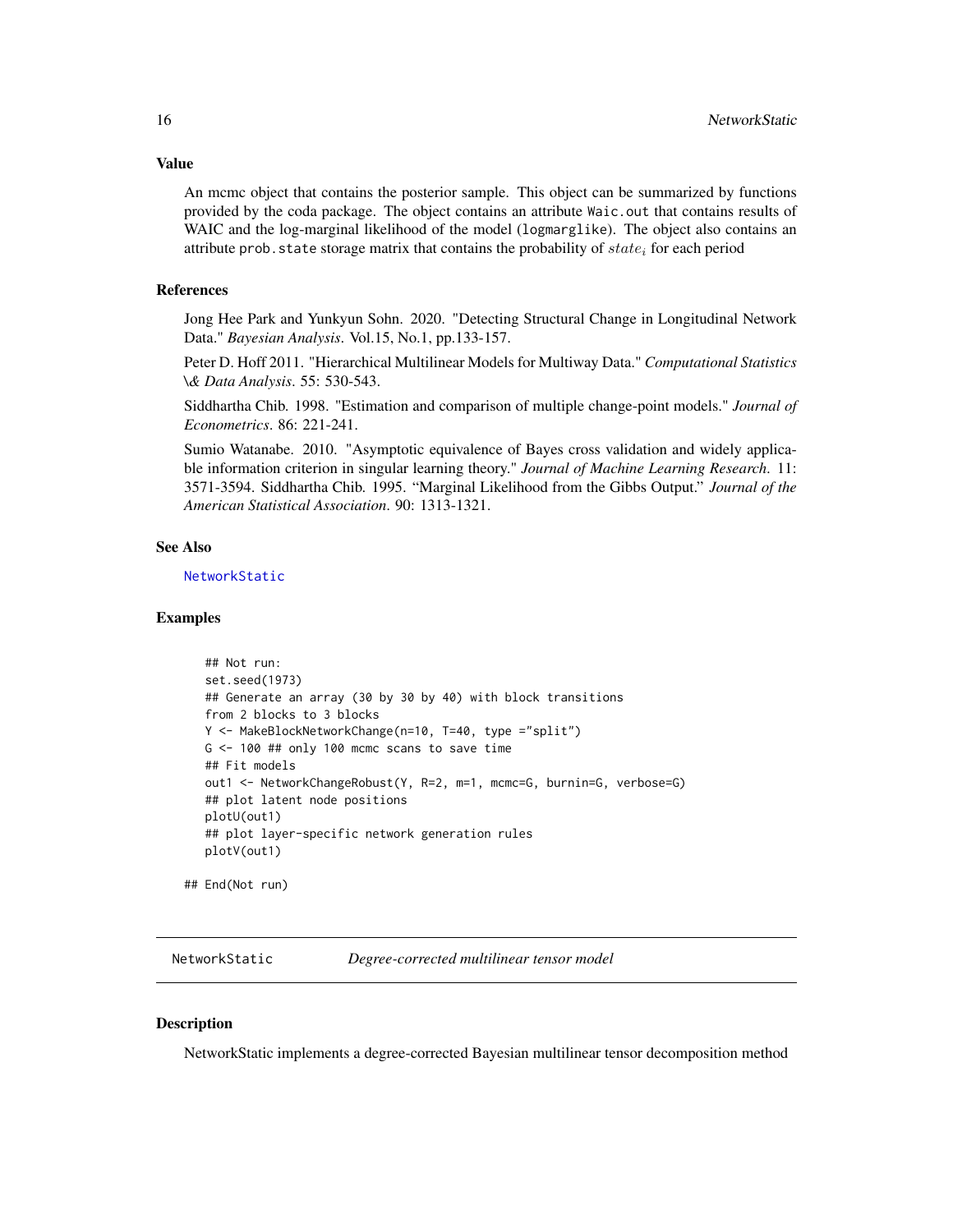# NetworkStatic 17

# Usage

```
NetworkStatic(
 Y,
 R = 2,
 mcmc = 100,
 burnin = 100,
 verbose = 0,
  thin = 1,
  reduce.mcmc = NULL,
  degree.normal = "eigen",
 UL.Normal = "Orthonormal",
 plotUU = FALSE,
 plotZ = FALSE,constant = FALSE,
 b0 = 0,
 B0 = 1,
 c0 = NULL,d0 = NULL,u0 = NULL,u1 = NULL,v0 = NULL,v1 = NULL,marginal = FALSE,
 DIC = FALSE,
 Waic = FALSE
```
## $\mathcal{L}$

## Arguments

| Y             | Reponse tensor                                                                                                                                                                                                                                                                        |
|---------------|---------------------------------------------------------------------------------------------------------------------------------------------------------------------------------------------------------------------------------------------------------------------------------------|
| R             | Dimension of latent space. The default is 2.                                                                                                                                                                                                                                          |
| mcmc          | The number of MCMC iterations after burnin.                                                                                                                                                                                                                                           |
| burnin        | The number of burn-in iterations for the sampler.                                                                                                                                                                                                                                     |
| verbose       | A switch which determines whether or not the progress of the sampler is printed<br>to the screen. If verbose is greater than 0 the iteration number, the $\beta$ vector,<br>and the error variance are printed to the screen every verboseth iteration.                               |
| thin          | The thinning interval used in the simulation. The number of MCMC iterations<br>must be divisible by this value.                                                                                                                                                                       |
| reduce.mcmc   | The number of reduced MCMC iterations for marginal likelihood computations.<br>If reduce.mcmc = $NULL$ , mcmc/thin is used.                                                                                                                                                           |
| degree.normal | A null model for degree correction. Users can choose "NULL", "eigen" or<br>"Lsym." "NULL" is no degree correction. "eigen" is a principal eigen-matrix<br>consisting of the first eigenvalue and the corresponding eigenvector. "Lsym" is<br>a modularity matrix. Default is "eigen." |
| UL.Normal     | Transformation of sampled U. Users can choose "NULL", "Normal" or "Or-<br>thonormal." "NULL" is no normalization. "Normal" is the standard normaliza-<br>tion. "Orthonormal" is the Gram-Schmidt orthgonalization. Default is "NULL."                                                 |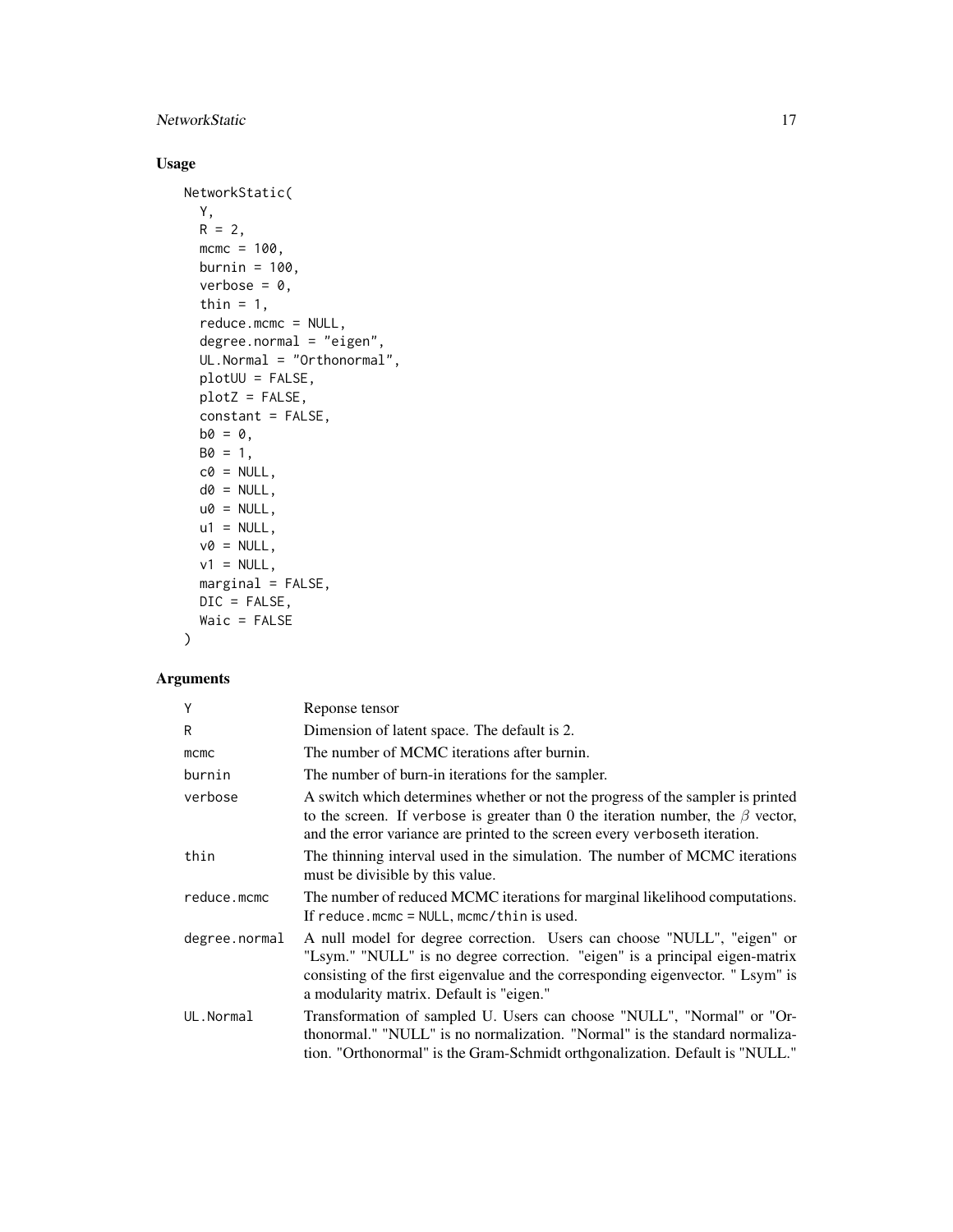<span id="page-17-0"></span>

| plotUU         | If plot $UU$ = TRUE and verbose > 0, then the plot of the latent space will be<br>printed to the screen at every verboseth iteration. The default is plotUU =<br>FALSE.                                                 |
|----------------|-------------------------------------------------------------------------------------------------------------------------------------------------------------------------------------------------------------------------|
| plotZ          | If $plotZ = TRUE$ and verbose $> 0$ , then the plot of the degree-corrected input<br>matrix will be printed to the screen with the sampled mean values at every<br>verboseth iteration. The default is plot UU = FALSE. |
| constant       | If constant = TRUE, constant parameter is sampled and saved in the output as<br>attribute bmat. Default is constant = FALSE.                                                                                            |
| b0             | The prior mean of $\beta$ . This must be a scalar. The default value is 0.                                                                                                                                              |
| <b>B0</b>      | The prior variance of $\beta$ . This must be a scalar. The default value is 1.                                                                                                                                          |
| c0             | $= 0.1$                                                                                                                                                                                                                 |
| d0             | $= 0.1$                                                                                                                                                                                                                 |
| u0             | $u_0/2$ is the shape parameter for the inverse Gamma prior on variance parameters<br>for U. The default is 10.                                                                                                          |
| u1             | $u_1/2$ is the scale parameter for the inverse Gamma prior on variance parameters<br>for U. The default is 1.                                                                                                           |
| v0             | $v_0/2$ is the shape parameter for the inverse Gamma prior on variance parameters<br>for V. The default is 10.                                                                                                          |
| v <sub>1</sub> | $v_1/2$ is the scale parameter for the inverse Gamma prior on variance parameters<br>for V. The default is the time length of Y.                                                                                        |
| marginal       | If marginal $=$ TRUE, the log marignal likelihood is computed using the method<br>of Chib (1995).                                                                                                                       |
| <b>DIC</b>     | If DIC = TRUE, the deviation information criterion is computed.                                                                                                                                                         |
| Waic           | If Waic = TRUE, the Watanabe information criterion is computed.                                                                                                                                                         |

#### Value

An mcmc object that contains the posterior sample. This object can be summarized by functions provided by the coda package. The object contains an attribute Waic.out that contains results of WAIC and the log-marginal likelihood of the model (logmarglike).

#### References

Jong Hee Park and Yunkyun Sohn. 2020. "Detecting Structural Change in Longitudinal Network Data." *Bayesian Analysis*. Vol.15, No.1, pp.133-157.

Peter D. Hoff 2011. "Hierarchical Multilinear Models for Multiway Data." *Computational Statistics \& Data Analysis*. 55: 530-543.

Sumio Watanabe. 2010. "Asymptotic equivalence of Bayes cross validation and widely applicable information criterion in singular learning theory." *Journal of Machine Learning Research*. 11: 3571-3594. Siddhartha Chib. 1995. "Marginal Likelihood from the Gibbs Output." *Journal of the American Statistical Association*. 90: 1313-1321.

#### See Also

[NetworkChange](#page-10-1)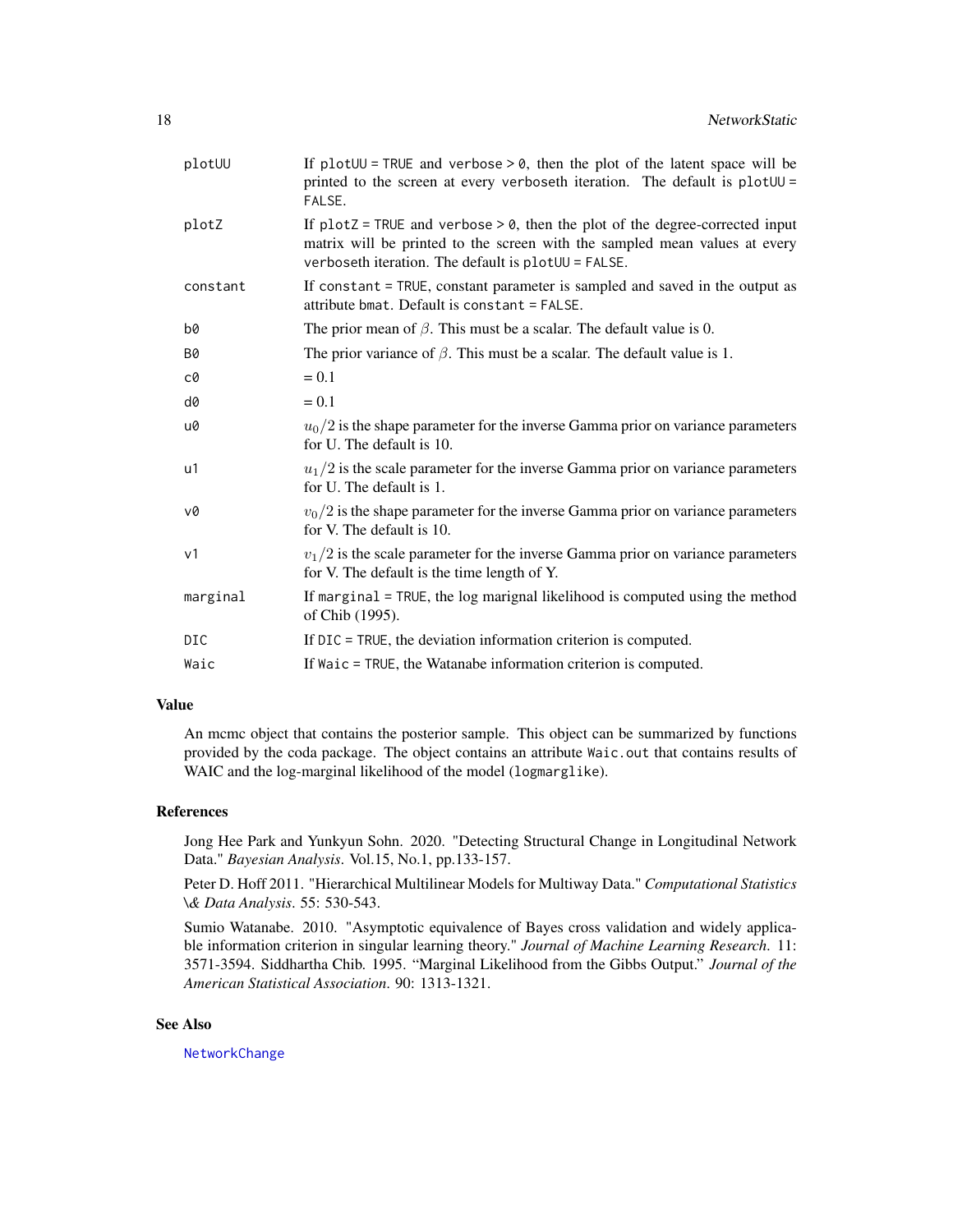## <span id="page-18-0"></span>plotContour 19

## Examples

```
## Not run:
  set.seed(1973)
  ## generate an array with three constant blocks
  Y <- MakeBlockNetworkChange(n=10, shape=10, T=10, type ="constant")
  G <- 100 ## Small mcmc scans to save time
  out0 <- NetworkStatic(Y, R=2, mcmc=G, burnin=G, verbose=G)
  ## recovered latent blocks
  Kmeans(out0, n.cluster=3, main="Recovered Blocks")
  ## contour plot of latent node positions
  plotContour(out0)
  ## plot latent node positions
  plotU(out0)
  ## plot layer-specific network connection rules
  plotV(out0)
## End(Not run)
```

| plotContour |  |  | Contour plot of latent node positions |
|-------------|--|--|---------------------------------------|
|             |  |  |                                       |

## Description

Draw a contour plot of latent node positions

# Usage

```
plotContour(OUT, main = "", k = 8, my.close = brewer.path(k, "Spectral"))
```
#### Arguments

| OUT     | Output of networkchange objects.                 |
|---------|--------------------------------------------------|
| main    | The title of plot                                |
| k.      | The number of levels (nlevels in contour $($ )). |
| my.cols | Color scale. Use brewer.pal() from RColorBrewer. |

#### Value

A plot object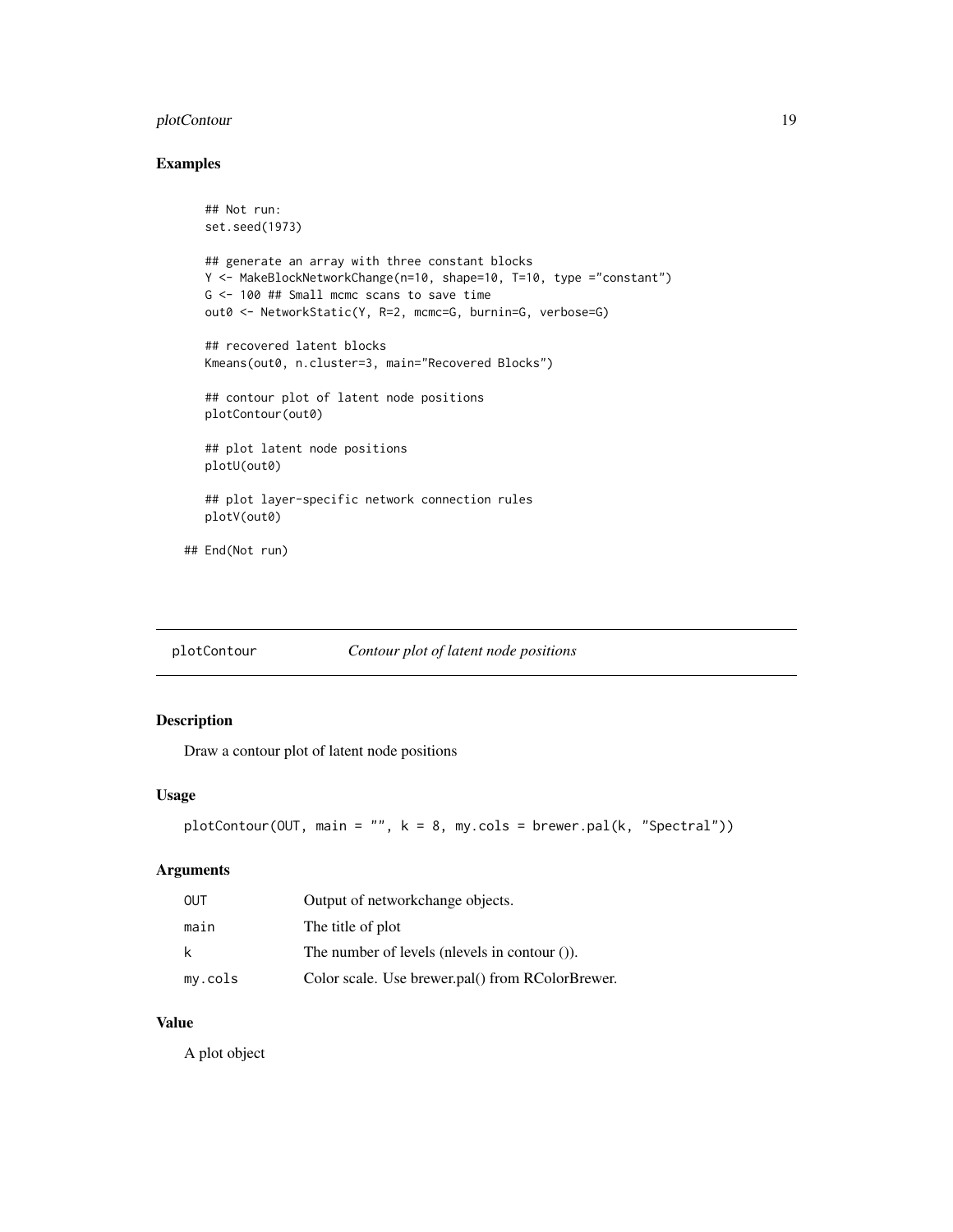# Examples

```
## Not run: set.seed(1973)
## generate an array with two constant blocks
Y <- MakeBlockNetworkChange(n=10, shape=10, T=40, type ="constant")
out0 <- NetworkStatic(Y, R=2, mcmc=10, burnin=10,
verbose=10, UL.Normal = "Orthonormal")
## contour plot of latent node positions
plotContour(out0)
```

```
## End(Not run)
```
plotnetarray *Plot of network array data*

## Description

Plot network array data

## Usage

```
plotnetarray(
 Y,
 n.graph = 4,
  node.size = 2,
  node.color = "brown",
  edge.alpha = 0.5,
 edge.size = 0.2,
  edge.color = "grey"
)
```
## Arguments

|            | network array data                    |
|------------|---------------------------------------|
| n.graph    | number of subgraphs. Default is 4.    |
| node.size  | node size. Default is 2.              |
| node color | node color. Default is "brown."       |
| edge.alpha | transparency of edge. Default is 0.5. |
| edge.size  | edge size. Default is 0.2.            |
| edge.color | edge color. Default is "grey."        |

## Value

A plot object

<span id="page-19-0"></span>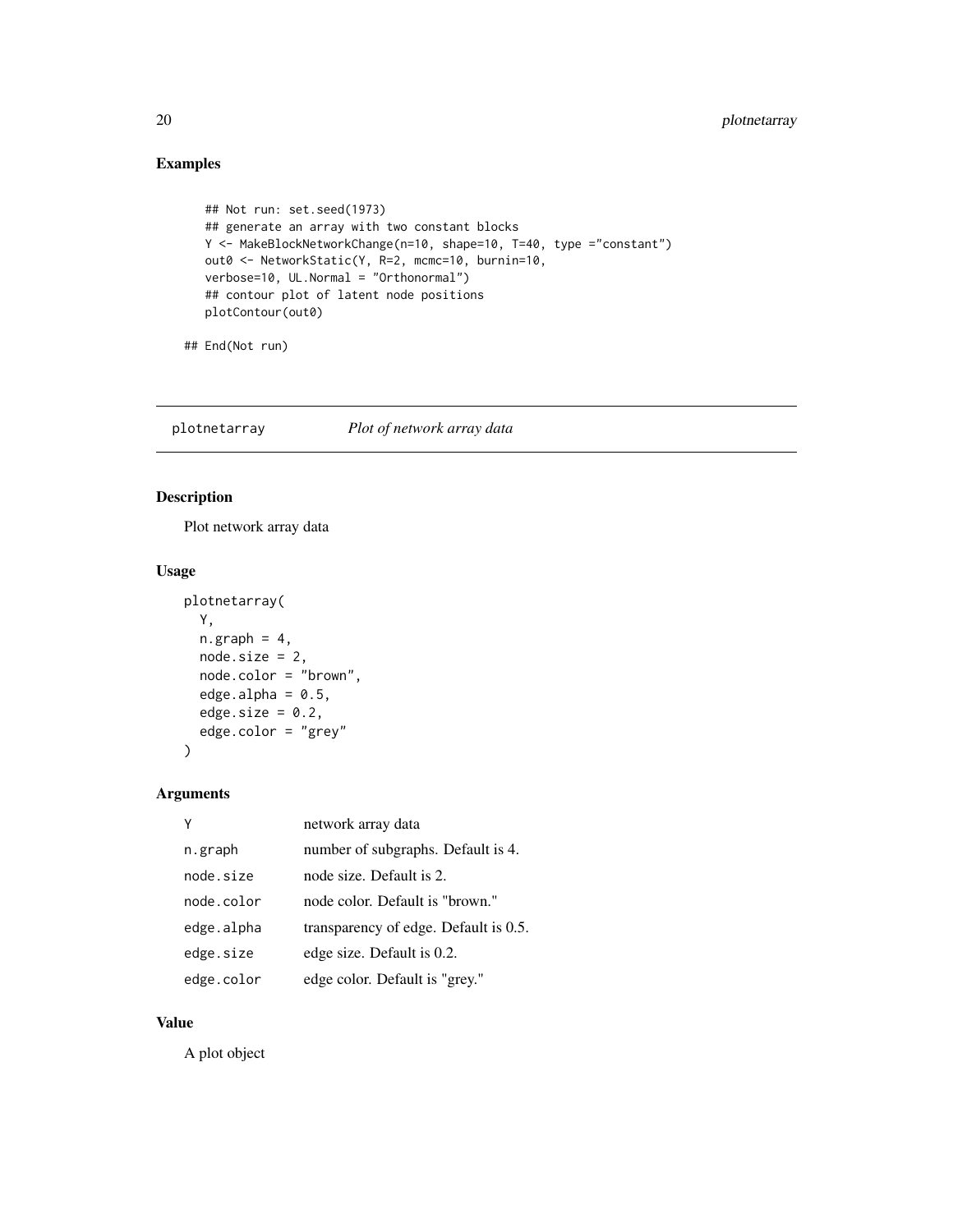#### <span id="page-20-0"></span>plotU 21

## References

Jong Hee Park and Yunkyun Sohn. 2020. "Detecting Structural Change in Longitudinal Network Data." *Bayesian Analysis*. Vol.15, No.1, pp.133-157.

#### Examples

```
## Not run:
set.seed(1973)
## generate an array with two constant blocks
Y <- MakeBlockNetworkChange(n=10, shape=1, T=20, type ="split")
plotnetarray(Y)
```

```
## End(Not run)
```
#### plotU *Plot of latent node positions*

#### Description

Plot latent node positions

#### Usage

```
plotU(OUT, Time = NULL, names = NULL, main = NULL, label.prob = 0.9)
```
#### Arguments

| <b>OUT</b> | Output of networkchange objects.           |
|------------|--------------------------------------------|
| Time       | Starting of the time period. If NULL, 1.   |
| names      | Node names. If NULL, use natural numbers.  |
| main       | The title of plot                          |
| label.prob | Label print threshold. 0.9 is the default. |

## Value

A plot object

# Examples

```
## Not run:
set.seed(1973)
## generate an array with two constant blocks
Y <- MakeBlockNetworkChange(n=10, shape=10, T=40, type ="constant")
out0 <- NetworkStatic(Y, R=2, mcmc=10, burnin=10,
verbose=10, UL.Normal = "Orthonormal")
```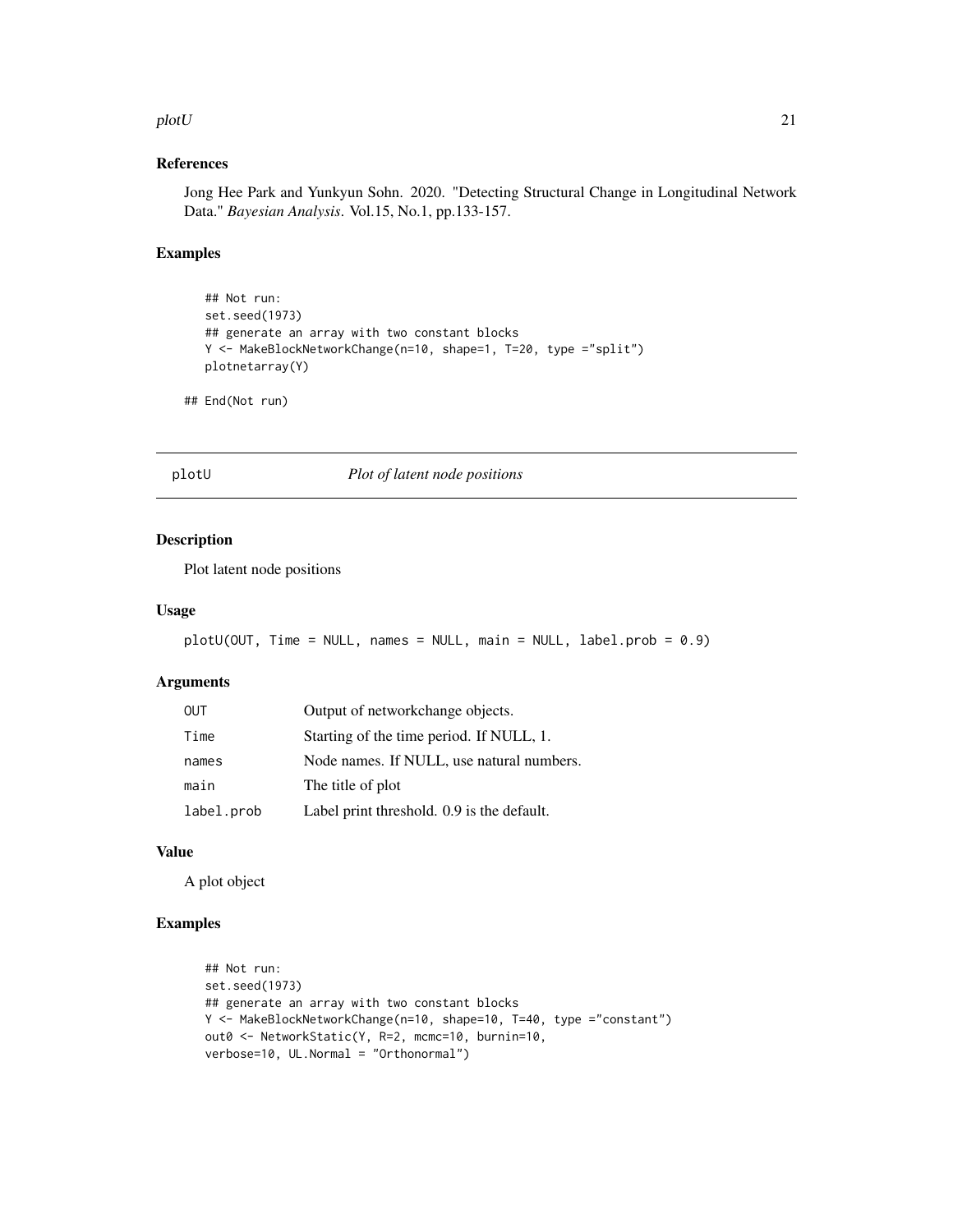<span id="page-21-0"></span>## latent node positions plotU(out0)

## End(Not run)

plotV *Plot of layer-specific network generation rules.*

## Description

Plot layer-specific network generation rules.

## Usage

plotV(OUT, main = "", cex = 2)

#### Arguments

| OUT  | Output of networkchange objects. |
|------|----------------------------------|
| main | The title of plot                |
| cex  | point size                       |

#### Value

A plot object

## Examples

```
## Not run: set.seed(1973)
## generate an array with two constant blocks
Y <- MakeBlockNetworkChange(n=10, shape=10, T=40, type ="constant")
out0 <- NetworkStatic(Y, R=2, mcmc=10, burnin=10,
verbose=10, UL.Normal = "Orthonormal")
## latent node positions
plotV(out0)
```
## End(Not run)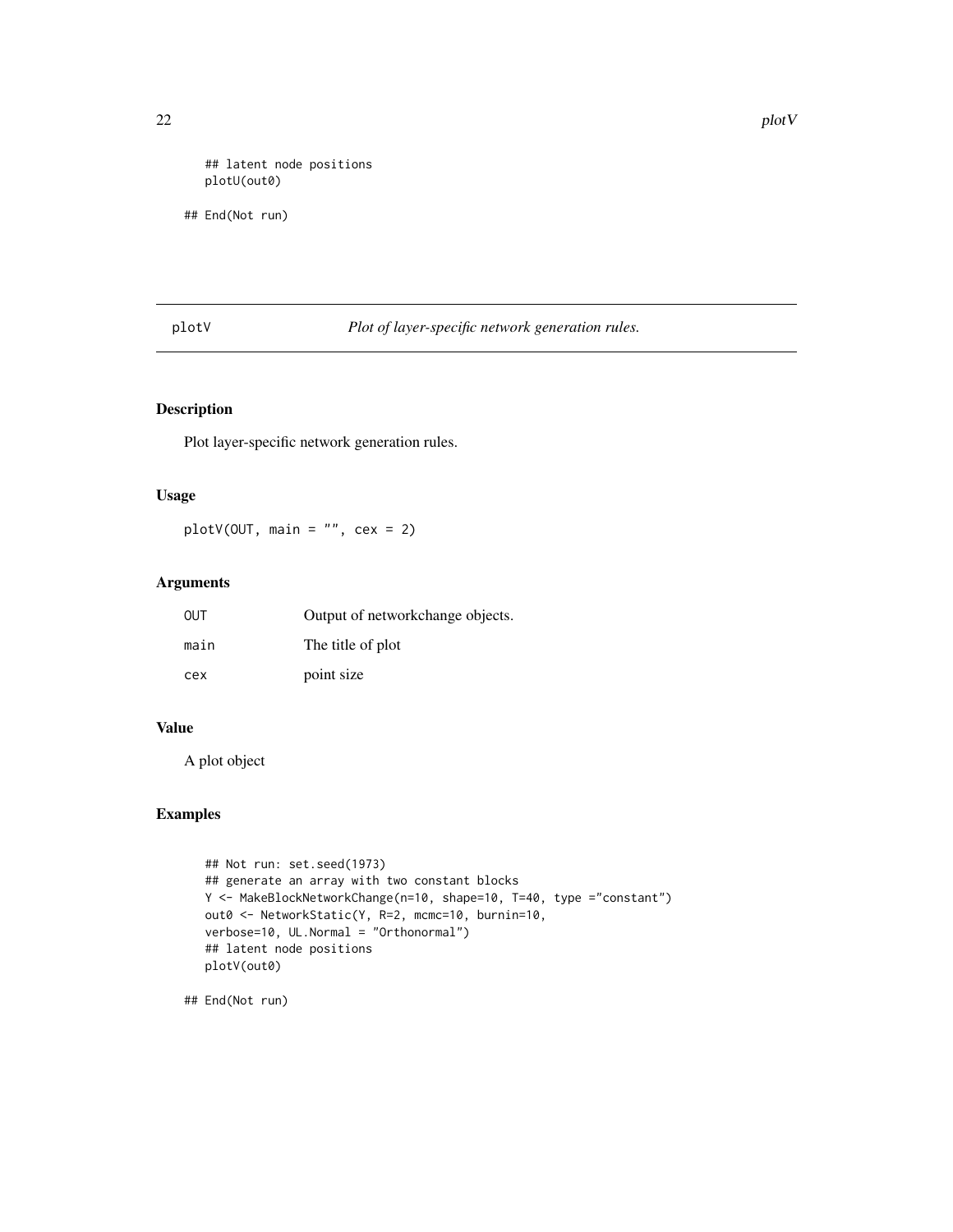<span id="page-22-0"></span>PostwarAlly *Postwar Alliance Network (1846 - 2012)*

#### Description

This dataframe contains postwar alliance network data from 1946 to 2012 (2 year interval).

#### Format

The dataframe has contains data for postwar alliance network data from 1946 to 2012 with 2 year interval. After removing disconnected components, 104 countries are included. In this data set, a defense pact (Type I), which is the highest level of military commitment, is coded as 1, and 0 otherwise.

#### Source

Correlates of War Project. 2017. "State System Membership List, v2016." Online, [http://](http://correlatesofwar.org) [correlatesofwar.org](http://correlatesofwar.org). Gibler, Douglas M. 2009. *International military alliances, 1648-2008.* CQ Press.

startS *Sample a starting value of hidden states*

#### Description

Sample a starting value of hidden states

#### Usage

```
startS(Z, Time, m, initial.U, V, s2, R)
```
# Arguments

|           | Degree-corrected network array data |  |
|-----------|-------------------------------------|--|
| Time      | The length of time.                 |  |
| m         | The number of breaks                |  |
| initial.U | Initialized U matrix.               |  |
|           | Initialized V matrix.               |  |
| s2        | Initialized error variance          |  |
| R         | The dimensionality of latent space  |  |

#### Value

A state vector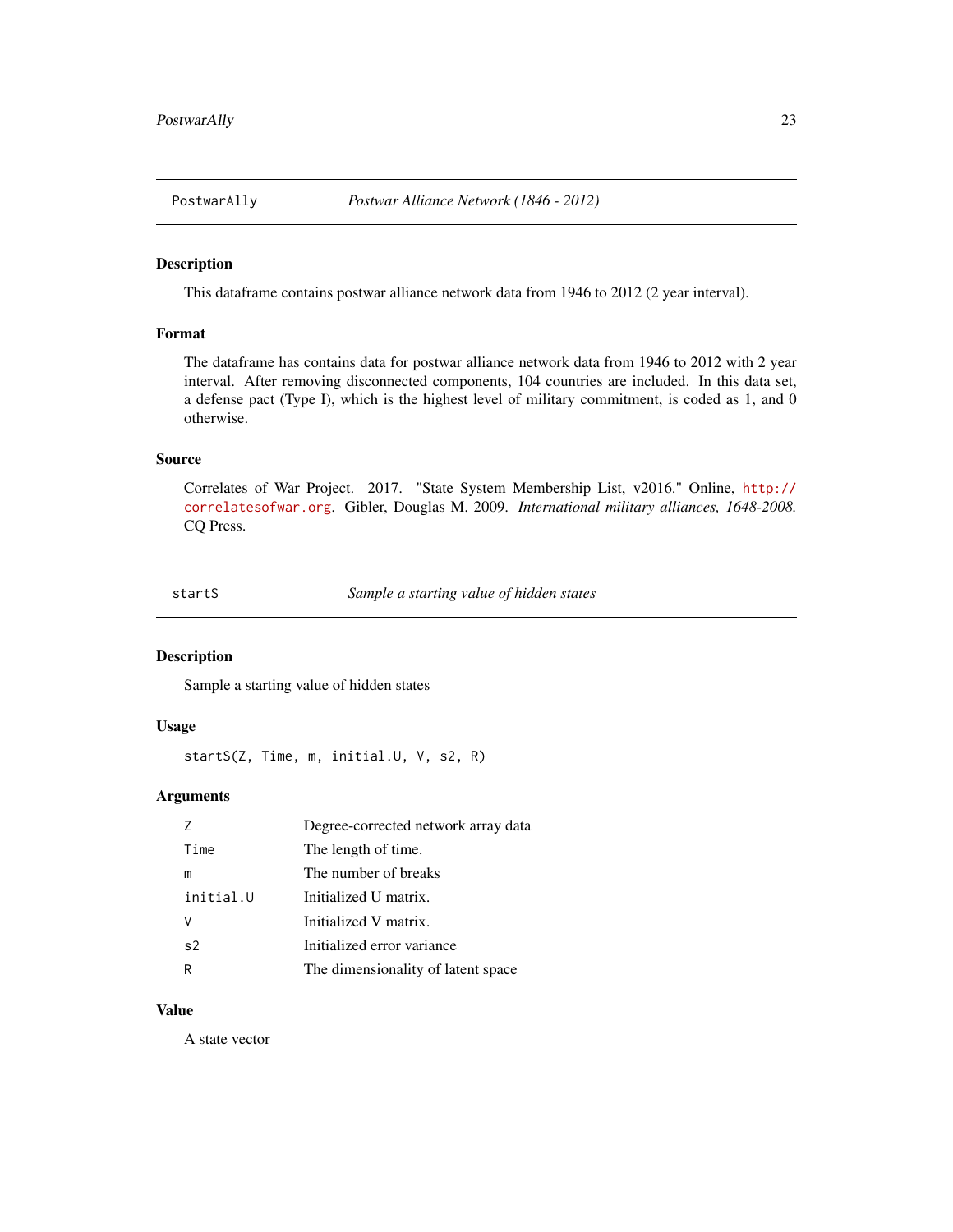<span id="page-23-0"></span>

Initialize starting values of U and V

## Usage

startUV(Z, R, K)

# Arguments

|   | Degree-corrected network array data. |
|---|--------------------------------------|
| R | The dimensionality of latent space.  |
| K | The dimensionality of Z.             |

## Value

A list of U and V

| ULUstateSample | Hidden State Sampler |
|----------------|----------------------|
|                |                      |

## Description

Sample hidden states from hidden Markov multilinear model

## Usage

ULUstateSample(m, s, ZMUt, s2, P, SOS.random)

## Arguments

| m              | The number of break                          |
|----------------|----------------------------------------------|
| -S             | Latent state vector                          |
| ZMUt           | Z - MU                                       |
| s <sub>2</sub> | error variance                               |
|                | Transition matrix                            |
| SOS.random     | single observation state random perturbation |

## Value

A list of a state vector, state probabilities, and SOS.random.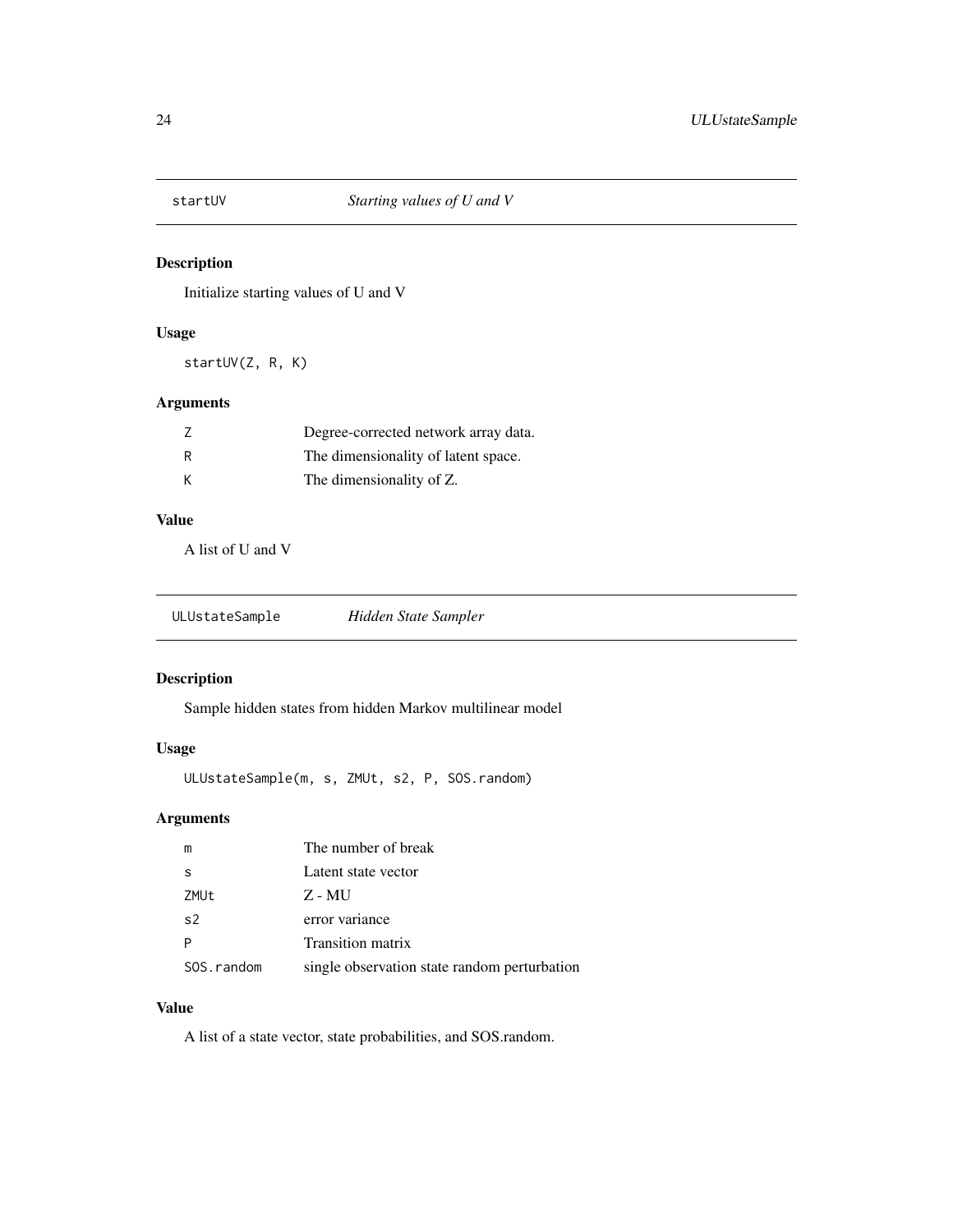<span id="page-24-0"></span>

Update time-constant regression parameters

## Usage

updateb(Z, MU, s2, XtX, b0, B0)

## Arguments

| 7                | Degree corrected response tensor |
|------------------|----------------------------------|
| MU               | Mean array                       |
| s <sub>2</sub>   | Error variance                   |
| X <sub>t</sub> x | X'X                              |
| b0               | Prior mean of beta               |
| B0               | Prior variance of beta           |

#### Value

A vector of regression parameters

| updatebm | Update regime-changing regression parameters |
|----------|----------------------------------------------|
|          |                                              |

# Description

Update regime-changing beta

## Usage

updatebm(ns, K, s, s2, B0, p, ZU)

# Arguments

| ns             | The number of hidden states |  |
|----------------|-----------------------------|--|
| K              | The dimensionality of Z     |  |
| s              | Latent state vector         |  |
| s <sub>2</sub> | The variance of error       |  |
| <b>B0</b>      | The prior variance of beta  |  |
|                | The rank of X               |  |
| 711            | Z - ULU                     |  |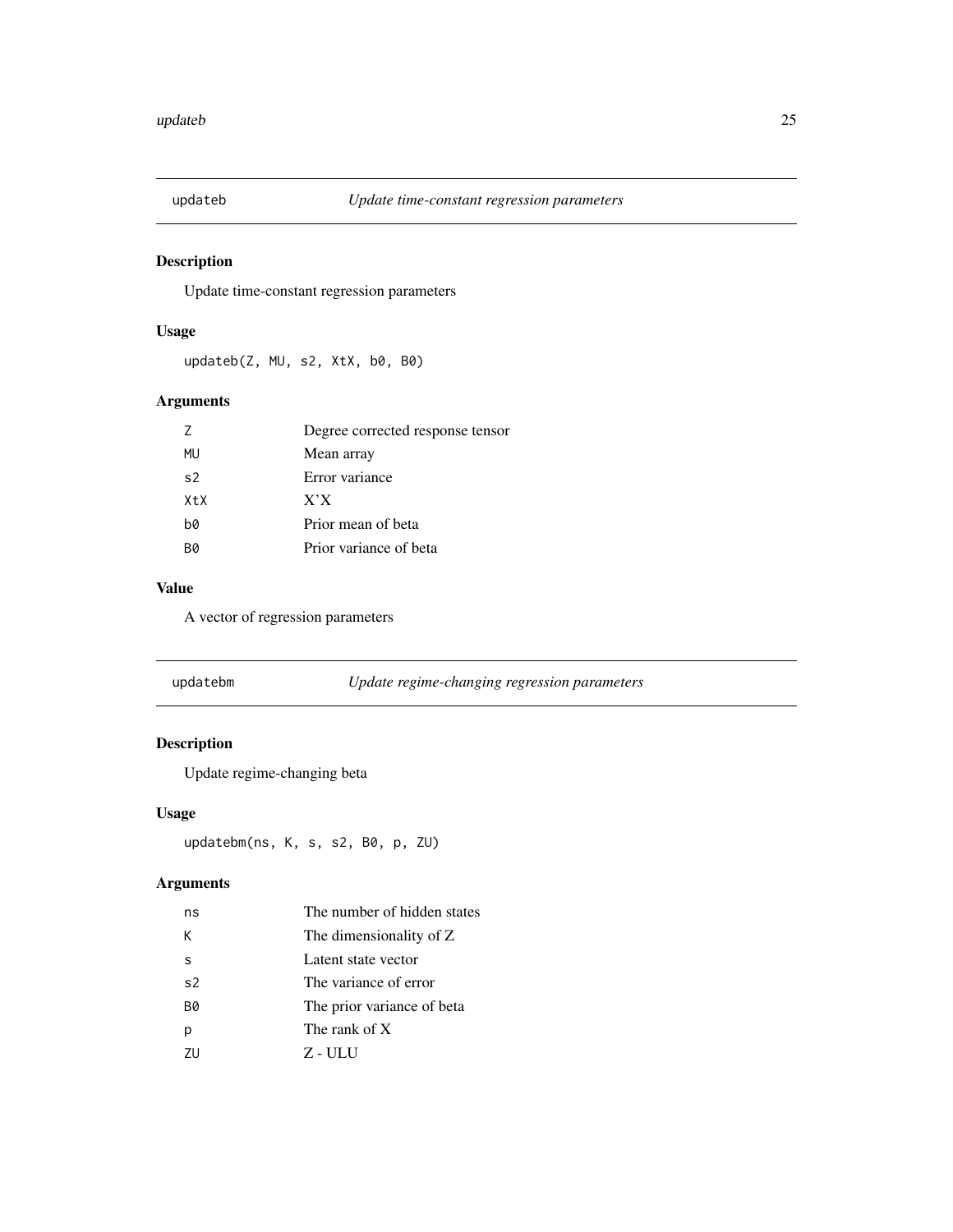<span id="page-25-0"></span>26 updateS

# Value

A vector of regime-changing regression parameters

| updateP<br>Update transition matrix |
|-------------------------------------|
|-------------------------------------|

# Description

Update transition matrix

# Usage

updateP(s, ns, P, A0)

# Arguments

| -S | Latent state vector         |
|----|-----------------------------|
| ns | The number of hidden states |
| P  | <b>Transition matrix</b>    |
| A0 | Prior of transition matrix  |

# Value

A transtion matrix

| updateS | Update latent states |  |
|---------|----------------------|--|
|---------|----------------------|--|

# Description

Update latent states

# Usage

updateS( iter, s, V, m, Zb, Zt, Time, MU.state, P, s2, N.upper.tri, random.perturb  $\mathcal{L}$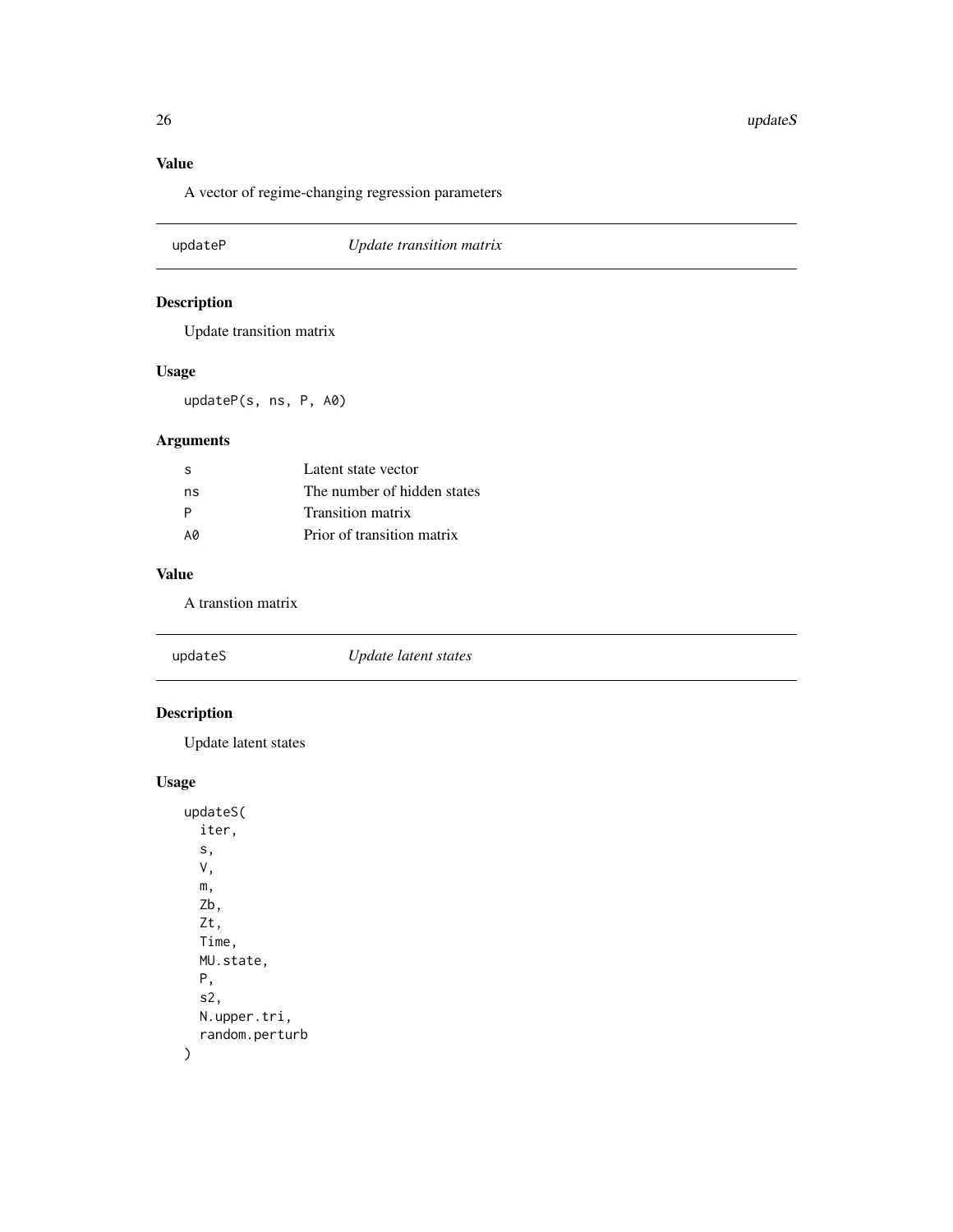# <span id="page-26-0"></span>updates2m 27

## Arguments

| iter        | <i>iteration</i> number                                                                                                                     |
|-------------|---------------------------------------------------------------------------------------------------------------------------------------------|
| S           | the most recent latent states                                                                                                               |
| ٧           | Network generation rules                                                                                                                    |
| m           | The number of breaks                                                                                                                        |
| Zb          | $Z - b$                                                                                                                                     |
| Ζt          | Z stacked by time                                                                                                                           |
| Time        | The length of time.                                                                                                                         |
| MU.state    | <b>UVU</b> for each state                                                                                                                   |
| P           | <b>Transition matrix</b>                                                                                                                    |
| s2          | error variance                                                                                                                              |
| N.upper.tri | The number of upper triangular elements                                                                                                     |
|             | random perturb If random perturb = TRUE and a single state observation is found, the latent<br>state is randomly selected by equal weights. |

## Value

A list of vectors containing latent states and their probabilities

updates2m *Update regime-specific variance*

# Description

Update regime-specific variance parameter

## Usage

updates2m(ns, Zm, MU, c0, d0, Km)

# Arguments

| ns        | The number of hidden states            |
|-----------|----------------------------------------|
| Zm        | The regime-specific holder of Z - beta |
| <b>MU</b> | The mean array.                        |
| c0        | Scalar shape parameter                 |
| d0        | Scalar scale parameter                 |
| Кm        | Regime-specific dimensions             |

## Value

A scalar for a regime-specific variance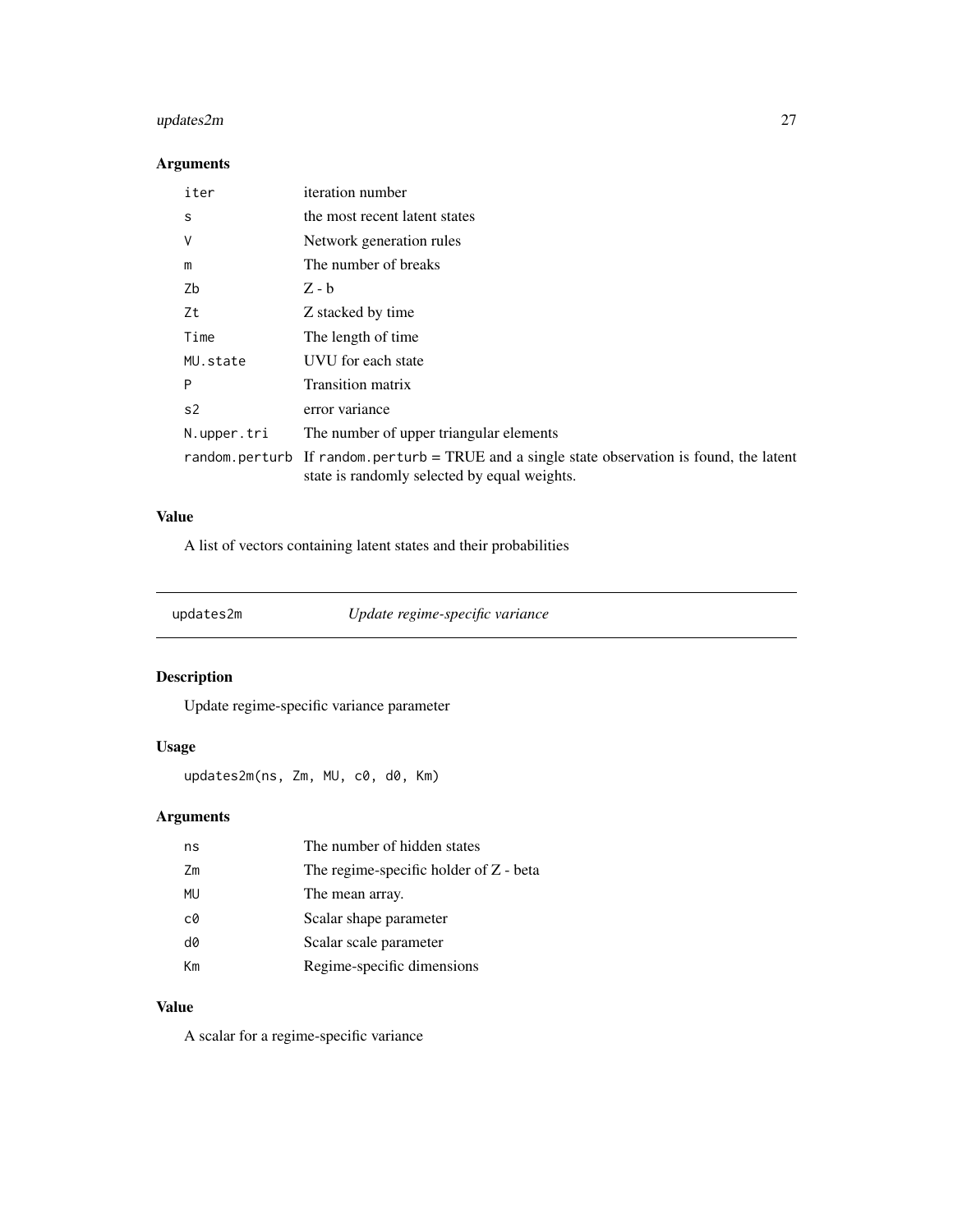<span id="page-27-0"></span>

Update time-constant latent node positions

## Usage

updateU(K, U, V, R, Zb, s2, eU, iVU)

## Arguments

| К              | The dimensionality of Z                       |
|----------------|-----------------------------------------------|
| $\mathbf{U}$   | The most recent draw of latent node positions |
| $\vee$         | Layer-specific network generation rule        |
| R              | The dimensionality of latent space            |
| 7h             | Z - beta                                      |
| s <sub>2</sub> | error variance                                |
| eU             | The mean of U                                 |
| iVU            | The variance of U                             |

# Value

A matrix of time-constant latent node positions

updateUm *Regime-specific latent node positions*

## Description

Update regime-specific latent node positions.

### Usage

```
updateUm(ns, U, V, R, Zm, Km, ej, s2, eU, iVU, UL.Normal)
```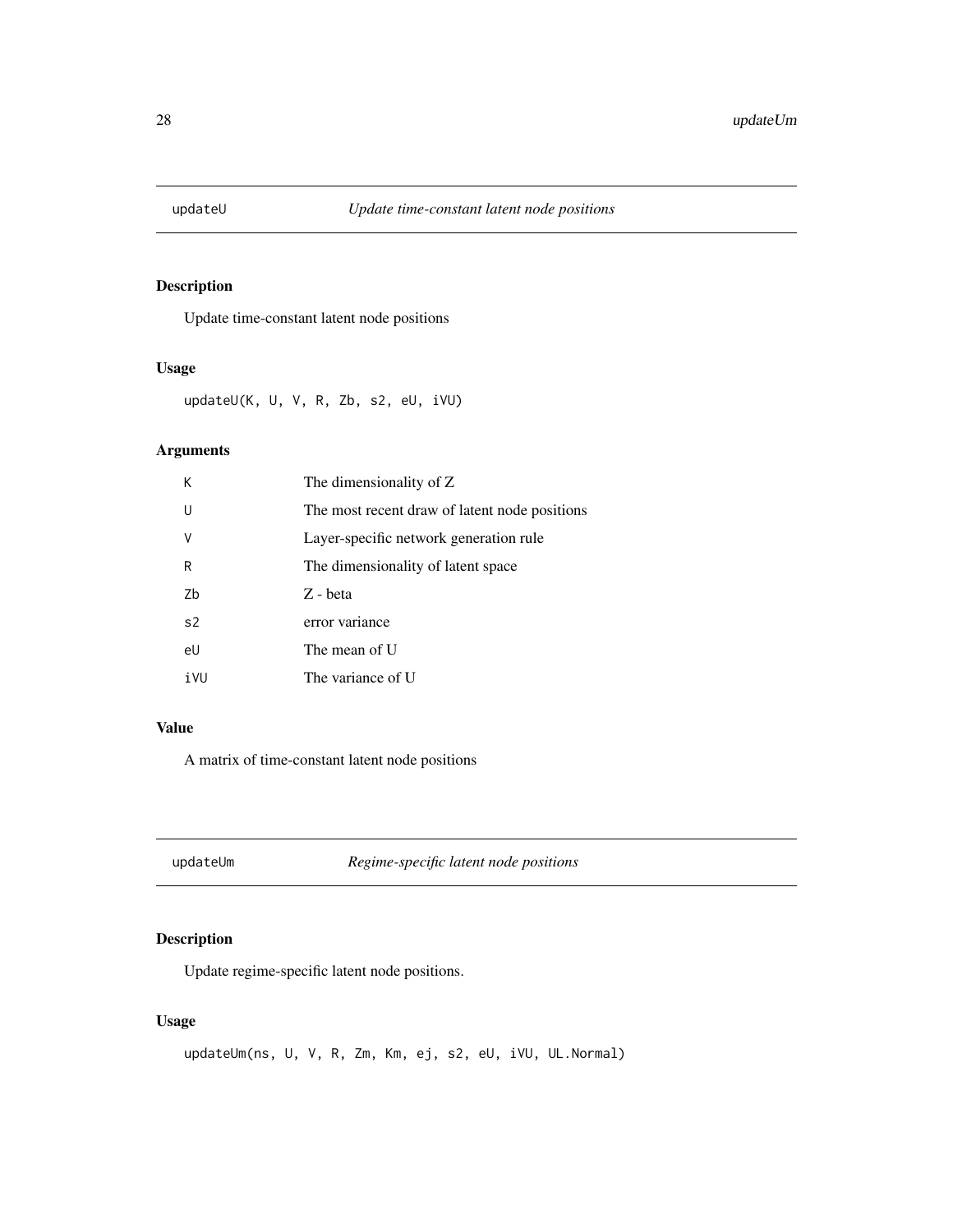#### <span id="page-28-0"></span>update V and 29

## Arguments

| ns        | The number of latent states                                          |
|-----------|----------------------------------------------------------------------|
| U         | THe latent node positions                                            |
| ٧         | Layer-specific network generation rule.                              |
| R         | The dimensionality of latent space                                   |
| Zm        | Regim-specific Z - beta                                              |
| Km        | The dimension of regime-specific Z.                                  |
| ej        | Regime indicator.                                                    |
| s2        | The variance of error.                                               |
| eU        | The regim-specific mean of U.                                        |
| iVU       | The regim-specific variance of U.                                    |
| UL.Normal | Normalization method for U. "Normal" or "Orthonormal" are supported. |

# Value

A matrix of regime-specific latent node positions

| undateV |  |
|---------|--|

updateV *Update layer specific network generation rules*

# Description

Update layer specific network generation rules

## Usage

updateV(Zb, U, R, K, s2, eV, iVV, UTA)

# Arguments

| Zb             | Z - beta.                           |
|----------------|-------------------------------------|
| U              | The latent node positions.          |
| R              | The dimension of latent space.      |
| Κ              | The dimension of Z.                 |
| s <sub>2</sub> | The variance of error.              |
| eV             | The mean of V.                      |
| iVV            | The variance of V.                  |
| UTA            | Indicator of upper triangular array |

## Value

A matrix of layer specific network generation rules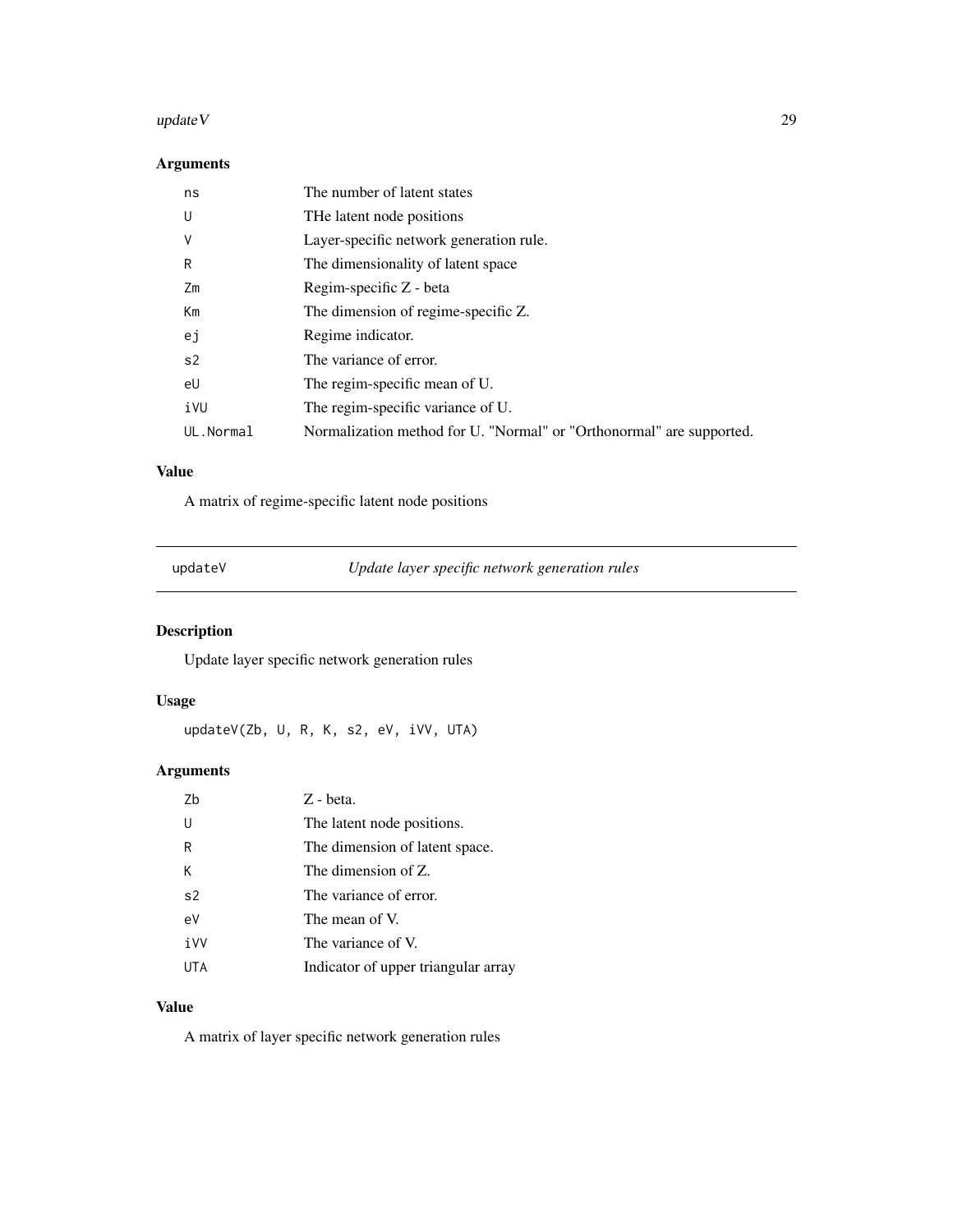<span id="page-29-0"></span>

Update layer specific network generation rules from a change-point network process

## Usage

updateVm(ns, U, V, Zm, Km, R, s2, eV, iVV, UTA)

## Arguments

| ns             | The number of hidden regimes.               |
|----------------|---------------------------------------------|
| U              | The latent node positions.                  |
| ٧              | The layer-specific network generation rule. |
| Zm             | The holder of Z - beta.                     |
| Km             | The dimension of regime-specific Z.         |
| R              | The dimension of latent space.              |
| s <sub>2</sub> | The variance of error.                      |
| eV             | The mean of V                               |
| iVV            | The variance of V                           |
| UTA            | Indicator of upper triangular array         |

#### Value

A matrix of regime-specific layer specific network generation rules

<span id="page-29-1"></span>WaicCompare *Compare WAIC*

## Description

Compare Widely Applicable Information Criterion

## Usage

WaicCompare(outlist)

## Arguments

outlist List of NetworkChange objects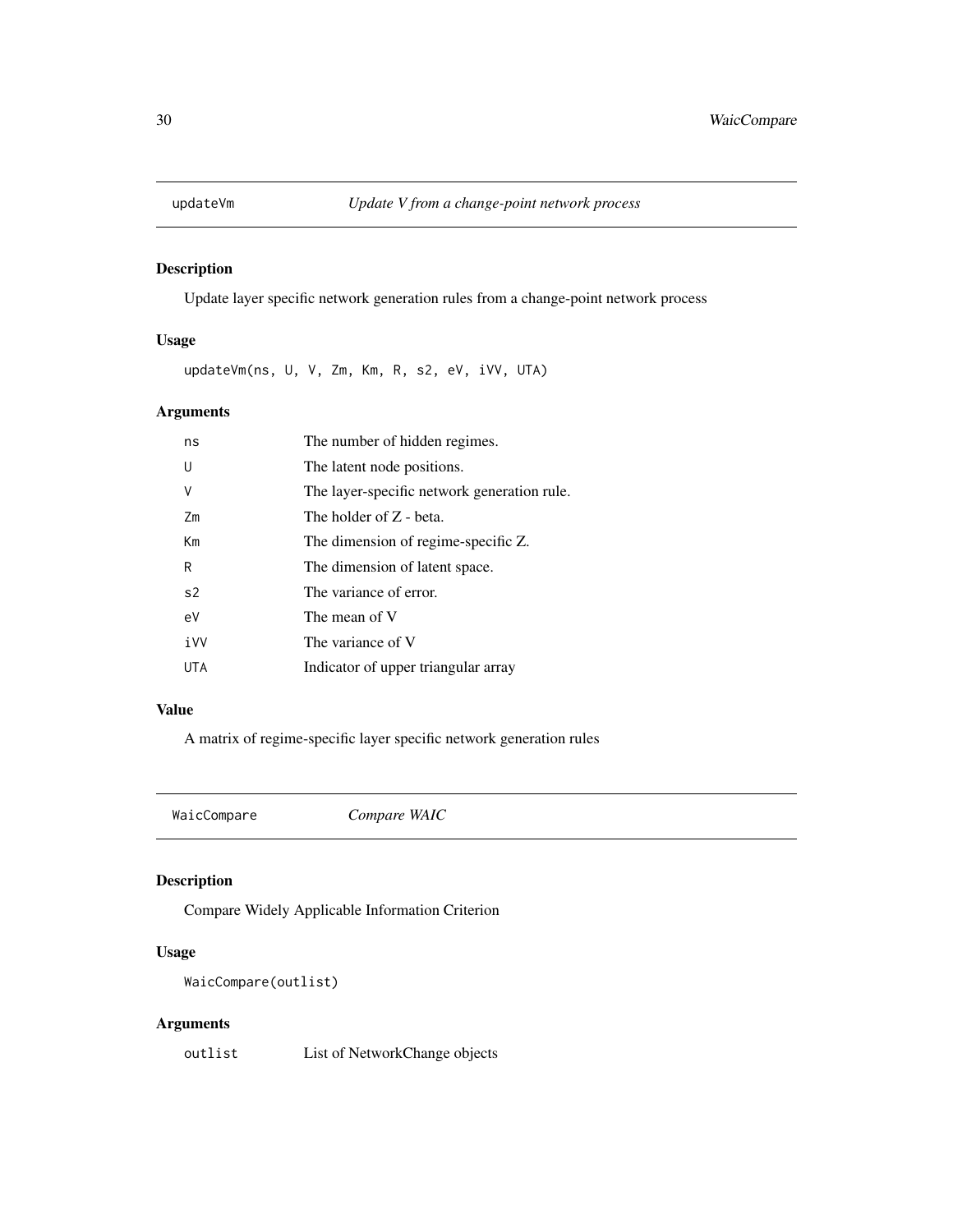## <span id="page-30-0"></span>WaicCompare 31

## Value

Results of WAIC computation

A matrix of log marginal likelihoods.

#### References

Sumio Watanabe. 2010. "Asymptotic equivalence of Bayes cross validation and widely applicable information criterion in singular learning theory." *Journal of Machine Learning Research*. 11: 3571-3594.

Andrew Gelman, Jessica Hwang, and Aki Vehtari. 2014. "Understanding predictive information criteria for Bayesian models." *Statistics and Computing*. 24(6):997-1016.

Jong Hee Park and Yunkyun Sohn. 2020. "Detecting Structural Change in Longitudinal Network Data." *Bayesian Analysis*. Vol.15, No.1, pp.133-157.

## See Also

[MarginalCompare](#page-8-1)